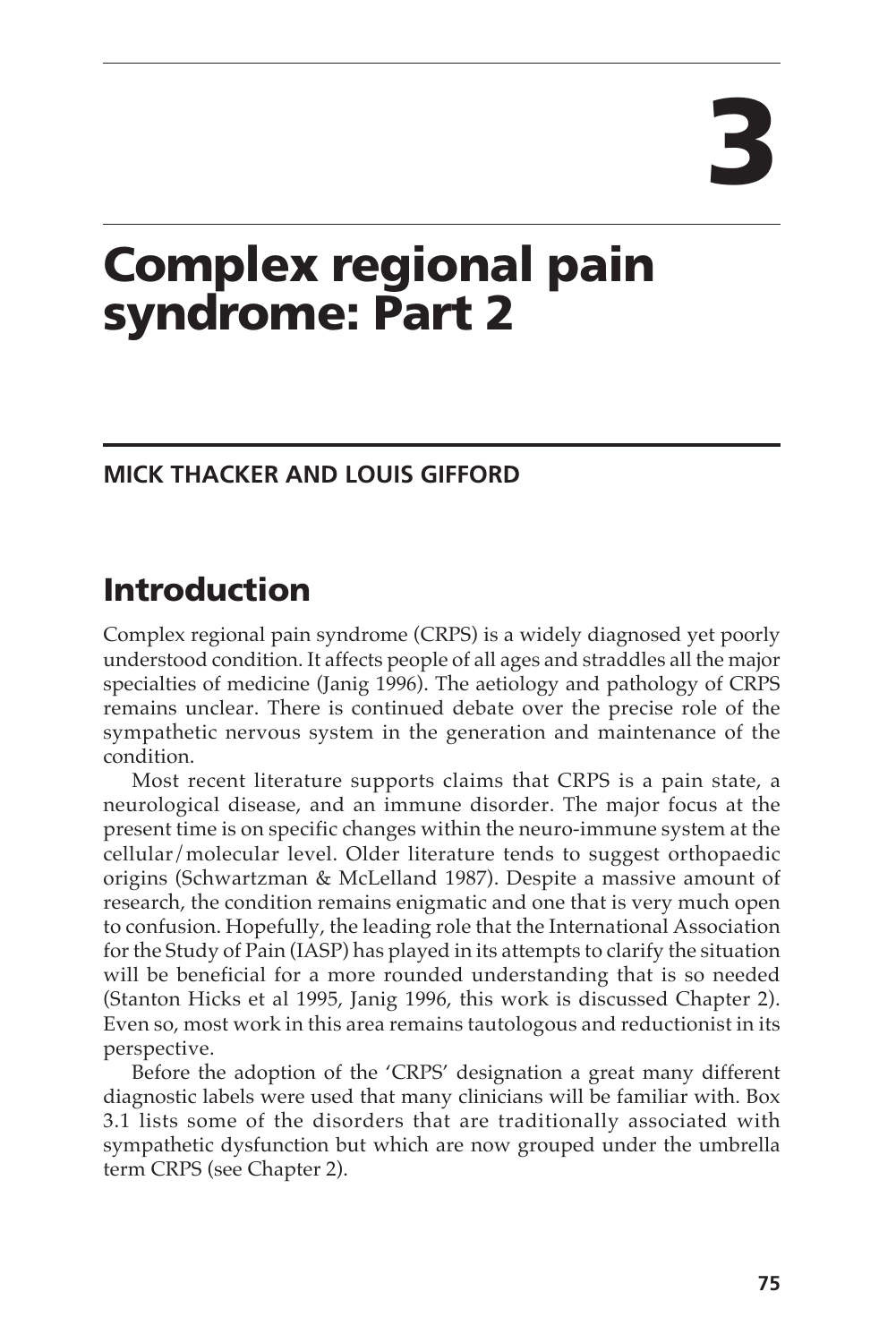#### **Box 3.1** CRPS synonyms in the literature

- Reflex sympathetic dystrophy
- Algodystrophy
- Disuse dystrophy
- Sudeck's atrophy
- Post traumatic dystrophy
- Traumatic vasospasm
- Shoulder-hand syndrome
- Peripheral acute troponeurosis

Recall from the previous chapter that the distinction between CRPS Type I and CRPS Type II is based on the precipitating event: CRPS Type I follows tissue trauma, CRPS Type II follows nerve injury and represents what was formerly described as 'Sudeck's atrophy.'

#### **The term 'reflex sympathetic dystrophy' (RSD)**

It is now the accepted convention to refer to the condition known as reflex sympathetic dystrophy (RSD) as complex regional pain syndrome Type I (CRPS-I). The current IASP definition is reproduced in Table 2.1 in the previous chapter.

Renaming from the old term was prompted by the confusion that it produced. Stanton Hicks et al (1995) stated that the term Reflex Sympathetic Dystrophy was used so indiscriminately and that it was no longer clear as to what it meant. These authors highlighted that the changes seen in the condition 'may or may not be the consequence of a reflex' and that there was a growing amount of evidence reporting no alteration in sympathetic nervous system output/reflexogenic discharge in individuals suffering this condition (Campbell et al 1992, Roberts 1986). They also felt that correct management should prevent the condition becoming dystrophic. The consensus from Stanton Hicks et al (1995) was that most of the dystrophic changes seen in this type of patient were probably due to pain related disuse rather than pathological processes.

More recently the new definition (see Chapter 2) has been criticised and it appears that the diagnosis of this condition is still fraught with difficulties (Galer et al 1998). A cynical (*clinical*) view might be that valuable time is wasted by trying to reach a consensus on what CRPS-I really is and not spent on the management of patients! The view proposed here is that a better understanding of the known, or hypothesised, underlying mechanisms will ultimately facilitate better management strategies and more broad based, multifactorial thinking.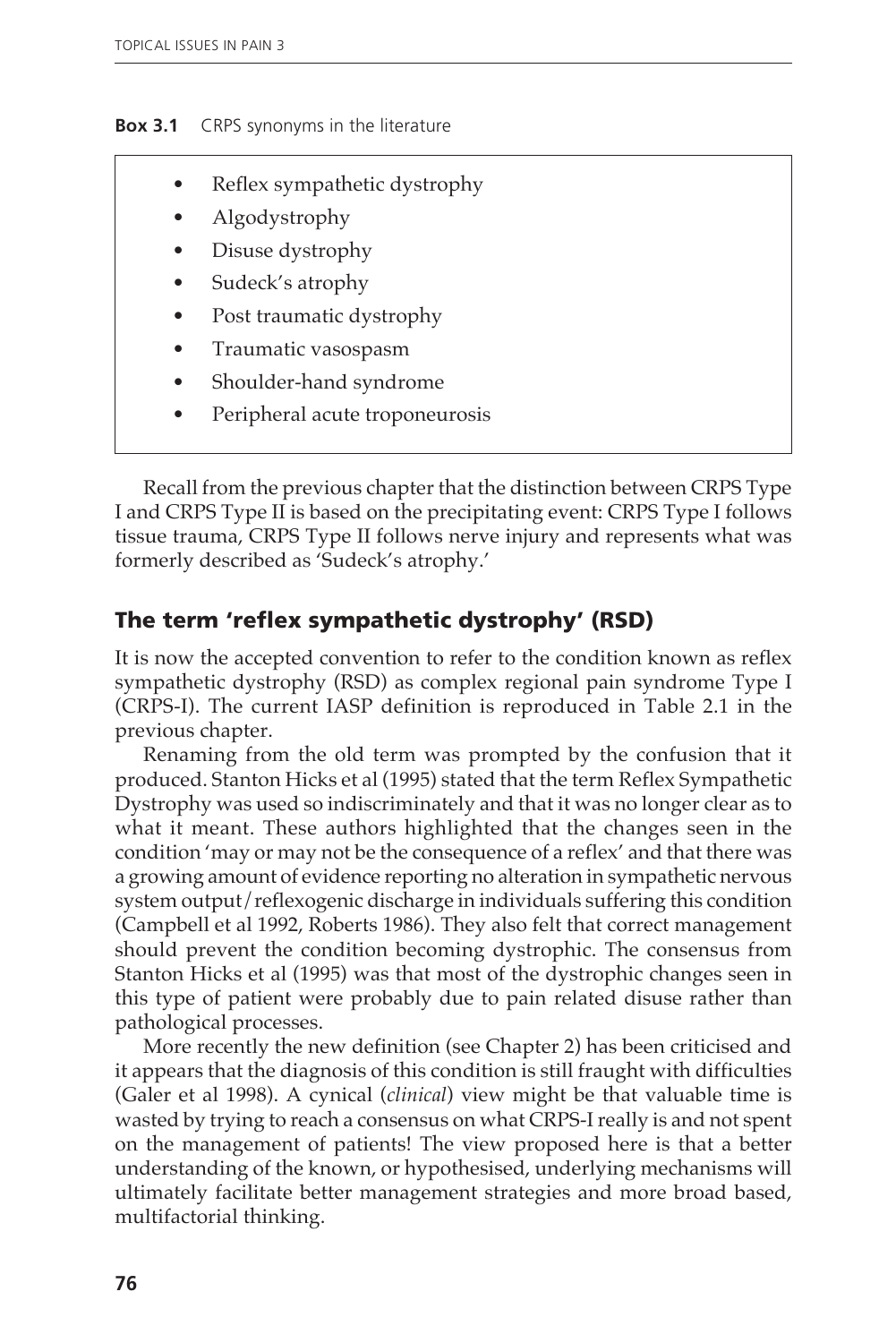#### **Models for reasoning**

In the early 1990s Wilfred Janig (Janig 1990, 1992), a leading authority on CRPS and the biology of the sympathetic nervous system, suggested that a new paradigm was needed to better understand the condition. He stated that any model that warranted widespread acceptance would have to have the ability to include changes within not only the sensory and sympathetic systems but also the motor and neuroendocrine systems.

In the first volume of this series Louis Gifford wrote four chapters that overviewed the known mechanisms of pain as well as reviewing some of the limitations of mechanistic ways of thinking (Gifford 1998, 1998a,b,c). He made a call for a more integrative approach to the understanding of all pain problems (Gifford 1998). In order to do this he proposed the use of his Mature Organism Model (MOM) as an educational tool to help both patients and clinicians adopt a far broader perspective than the current biomedical and pathologically based ways of thinking and reasoning pain.

This account reviews the literature in an attempt to identify and bring together many current thoughts on the CRPS conditions. The aim is to consider the 'disease' or syndrome within a wider context. In order to do this the material available has been integrated into the framework of the Mature Organism Model (MOM) (Gifford 1998). Whilst not aimed specifically at CRPS, this model may have the sort of broad validity required by Janig (1990, 1992).

The MOM offers an operative paradigm describing the continuous and dynamic biological processes and interactions involved in sustaining life. There are three main elements involved: first, those concerned with the sensory systems or what Gifford terms 'sampling' or 'input' systems; secondly, those systems concerned with the processing, 'scrutinising' or assessing of gathered information—for example the central nervous system; and thirdly, those systems concerned with action, 'output' or 'responding', hence motor/behavioural, sympathetic/autonomic, neuroendocrine and neuroimmune systems. The model places a shared and balanced emphasis on the physiological, psychological and behavioural aspects and their dynamic integration. Hence, body affects mind, mind analyses and affects body; body affects CNS, CNS analyses and affects body; environment affects CNS and mind; CNS and mind influence body and environment, and so on. Like the biopsychosocial model, the MOM approaches injury, disease and pain as multidimensional and multilevel phenomena that can impact all levels. Thus all pain, whether acute or chronic impacts all components of the model—the sampling, the scrutinising, and the output, and as such all have the potential to become impaired or dysfunctional in some way. It is as fair to consider the impact of impaired or dysfunctional physiological activity in damaged tissues and nociceptors as it is to consider along side this impaired or unhelpful beliefs, attributes and behaviours in an individual with a pain complaint (see Chapters 6 and 8). The reader is advised to consult the original material (Gifford 1998, 1998a,b,c).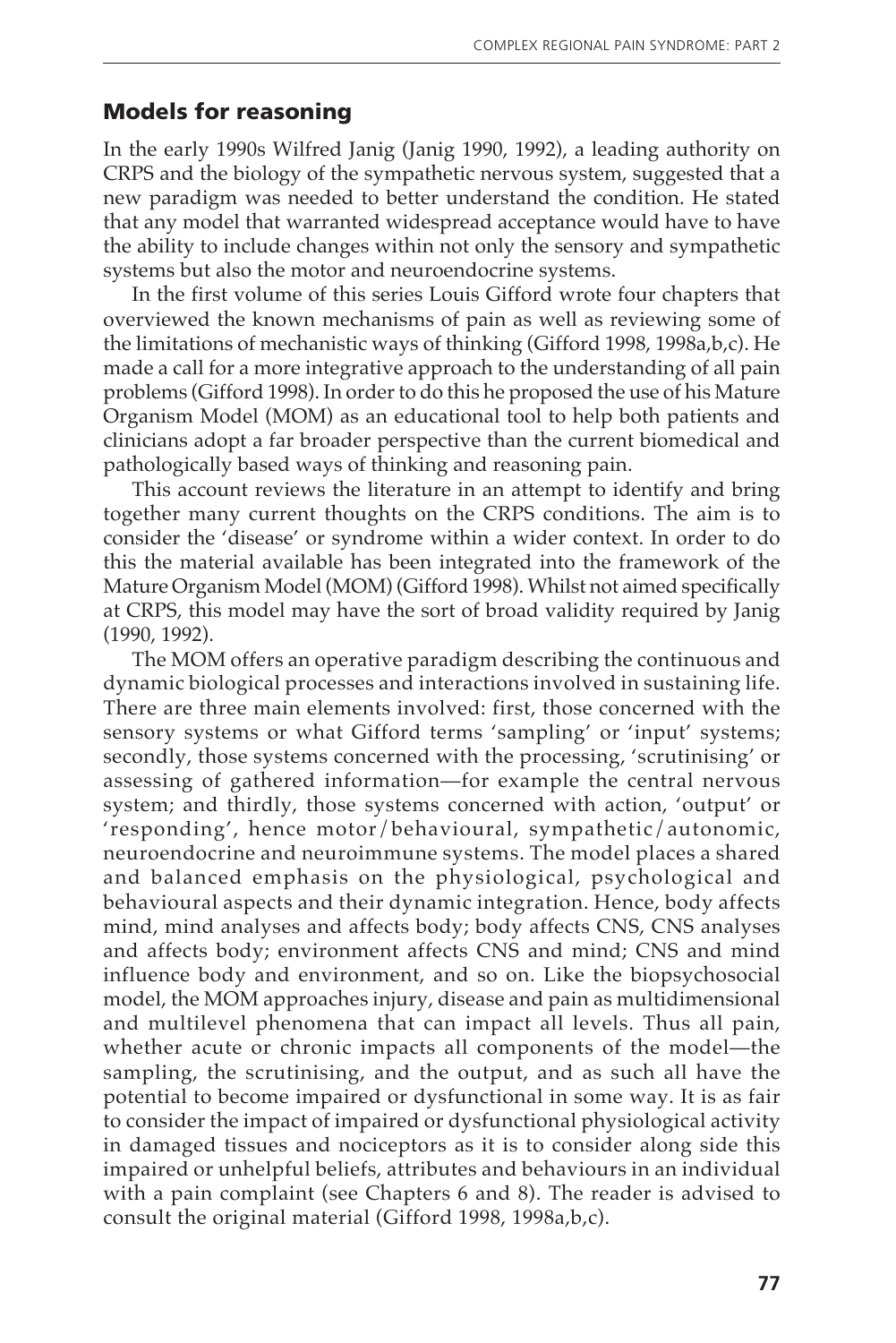#### **CRPS mechanisms relating to 'sampling' systems**

The MOM proposes that the peripheral sensory nervous system continually 'samples' its target tissues/environment and may then report on its findings to the CNS. Thus, quickly, via impulses or more slowly, via axoplasmic transport systems, sensory fibres can relay information on the health and condition of the structures they innervate to the CNS for scrutiny. It is also worth noting that many sensory fibres, notably C fibres, are known to have a trophic role and relationship with their target tissues (see Chapter 2). Thus C fibres and the silent afferents too (see below) not only sample, but also scrutinise and respond to changes in their target tissues at this cellular level. Hence, nociceptors that detect damage or pathology in the tissues they supply may provide a direct 'local' frontline response in the form of peptide release as well as informing the CNS for its 'opinion' regarding possible action.

Key sensory fibres involved in tissue sampling are nociceptors—the Aδ and C 'afferent' fibres. Their role in the production/maintenance of symptoms in CRPS has been the focus of numerous research papers. Much work relates to changes in sensitivity when their axons have been injured, are degenerate, or have been severed.

#### **Nerve damage, nerve irritation and neuropathic changes**

Damage to peripheral nerves and their neurons causes a series of well documented changes (Devor & Seltzer 1999). Following injury the afferent fibres acquire novel and abnormal properties resulting in an altered, usually increased, afferent barrage to the central nervous system. This leads, in turn, to an alteration in the normal functioning of neurons found in the spinal cord including those in the intermediolateral horn, i.e. sympathetic preganglionic neurons. This is the basis for many of the proposed models of CRPS (see among others Bennett & Roberts 1996, Blumberg 1992, Janig 1996, Koltzenberg 1996, McMahon 1991).

Most of the literature focuses on the findings from animal models of nerve injury. A major finding of these intentionally produced nerve lesion studies is that the small Aδ and C fibres are reduced significantly in number both within the dorsal root ganglion and the dorsal horn (Lisney 1992, Bennett & Roberts 1996). This results in the loss of incoming electrical and trophic signals, which are thought essential to the maintenance of normal CNS functioning (Woolf 1992). The nervous system may respond to this 'loss' of input by massively increasing its sensitivity, a situation that has been termed 'denervation supersensitivity' (discussed in Chapter 2.)

Note that there are two mechanisms here which can cause the CNS to upregulate its processing sensitivity or 'gain'—one in response to increased afferent barrage from damaged neurones that have become electrically hyperexcitable, and one in response to a loss of normal inputs due to the death and hence loss, of sensory fibres.

It is found that damaged sensory neurones that fail to fully regenerate and reach their original targets (Lisney 1992, Woolf 1992) may continue to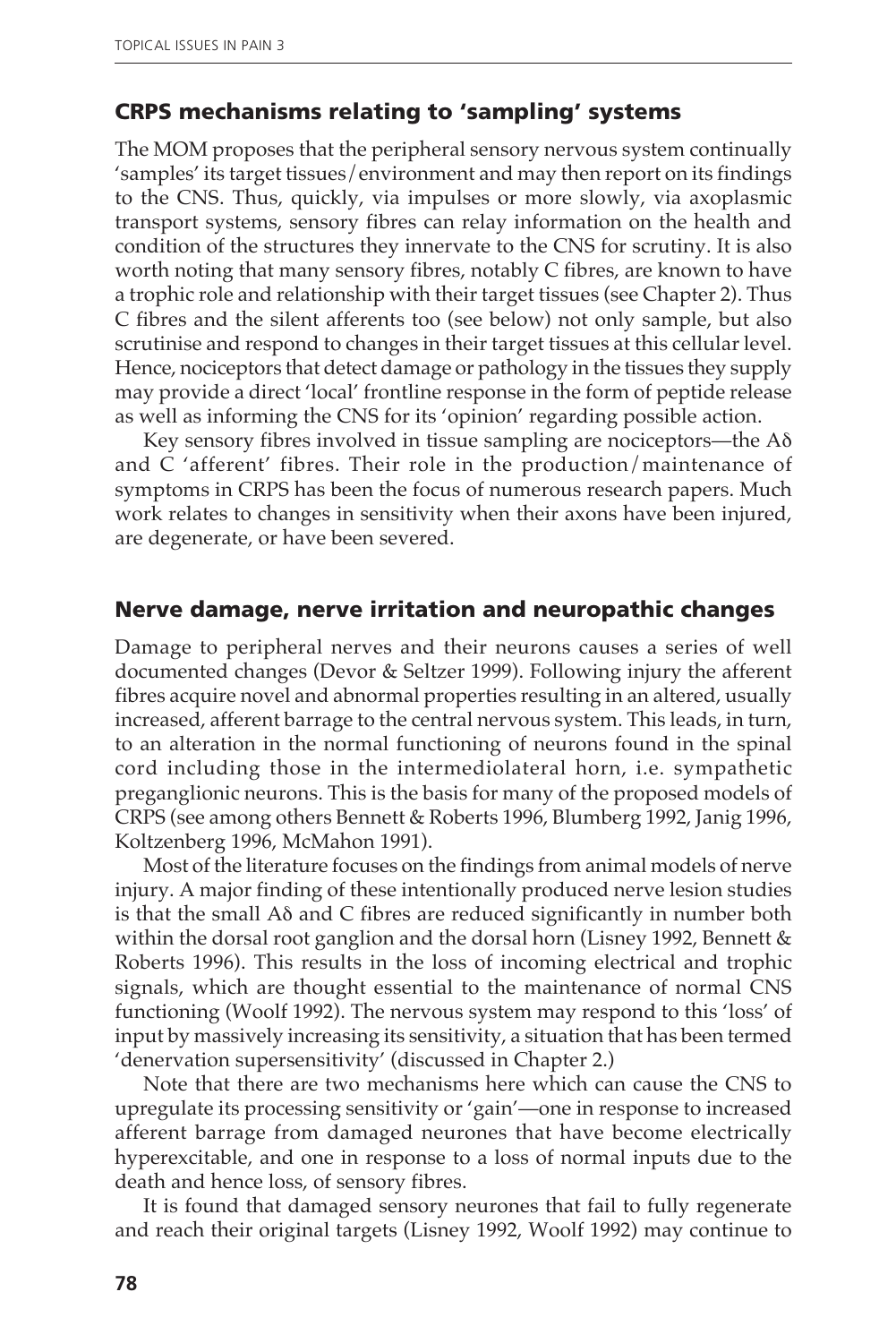show hyperexcitability, perhaps indefinitely. Clearly this will have a 'knock on' effect on both the scrutinising and output activities of the nervous system. In this way, nerve injury sets up the potential for ongoing increased sensitivity of dorsal horn neurons as well as many other cells and pathways throughout the CNS (McMahon 1992, Woolf 1992).

What is clear, is that damage to peripheral nerves can have quite far reaching repercussions on the processing and output pathways of the CNS. This poses problems for 'conventional' targeted approaches and pain treatments. The more research reveals about pain mechanisms the more traditional approaches are being forced to consider multiple sources, factors and mechanisms in many pain conditions. Thus, biomedically, a focus on a single peripheral source of pain may be inadequate in CRPS or for that matter any injury that causes pain, particularly the longer it has been established.

In addition to the above changes, many damaged sensory fibres demonstrate spontaneous activity in the form of ectopic impulse discharges (see Devor & Seltzer 1999 for an in depth discussion of the processes underlying these phenomena.) This is a well known peripheral mechanism that is thought to account for the spontaneous pains unrelated to any movement or other stimulus often reported by patients with neuropathic pains.

Spontaneous activity from injured nerve fibre axons is likely to result in pain or symptoms in the tissue areas that the affected nerves normally innervate. Thus, ectopic impulses generated from nociceptive nerve fibres that normally innervate the calf muscle will be 'felt' as pain in that muscle. The warning for the clinician is that nerve fibre hyperexcitability can result in pains in tissues that may be relatively normal. What is abnormal is the activity of their sensory supply.

The processes outlined here appears to present a perfect model for the initiation of neural changes that could lead to the development of CRPS. However, it is important for the reader to appreciate that the above findings are the results of direct nerve damage in animal models. There is some evidence to suggest that these injuries do not resemble those that are sustained by individuals who develop CRPS (Lisney 1992). This point has received a lot of attention in the literature. There is however a consensus that *careful* extrapolation from animal models of underlying mechanisms for individual symptoms is acceptable (Bennett & Roberts 1996, Janig 1996, Koltzenberg 1996).

Generally, the clinical picture of CRPS has been used by many as a reliable indicator of neural damage. Particular attention has focused on the presence of hyperalgesia to mechanical stimuli. Drummond et al (1996) biopsied skin from areas of hyperalgesia in subjects with established CRPS in an attempt to identify peripheral neural pathology. They compared these skin samples with those taken from areas of normal sensation in the same subjects. They found an increased number of 'nerve tangles' in the hyperalgesic region compared with the control areas but the differences did not reach statistical significance.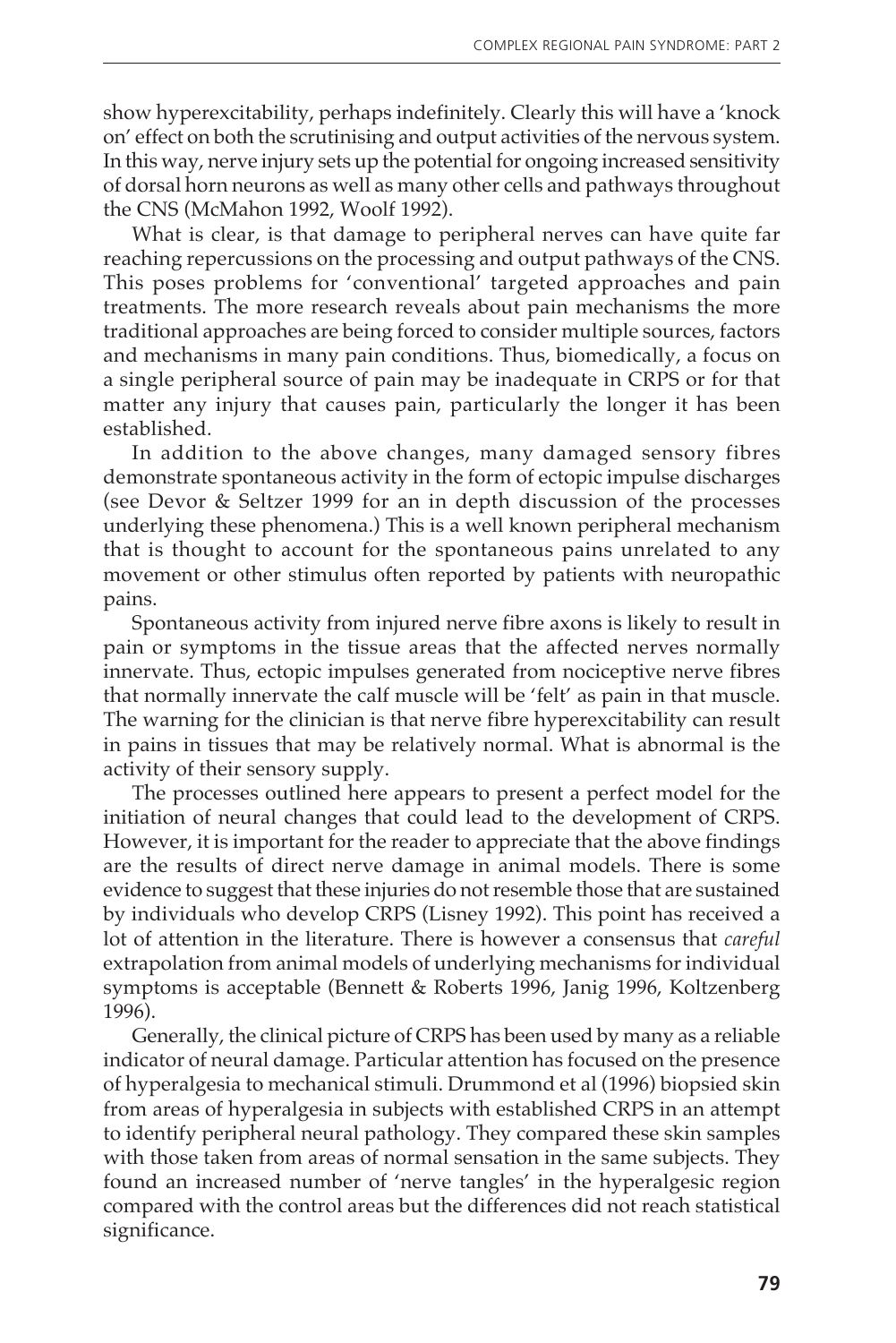These rather weak findings for peripheral nerve abnormality appear to support the view of Lisney (1992) who concluded that hyperalgesia in CRPS is not likely to be as a result of direct changes in afferent fibres. He suggested a more central origin for these symptoms.

New experimental animal models have been developed that cause minimal direct axonal damage but rather promote an immune/inflammatory reaction in peripheral nerve trunks (Eliav et al 1999, Maves et al 1993). These models may prove to be more applicable to the study of the mechanisms relevant to CRPS Type I.

#### **Electrical coupling**

Undamaged normal afferent and efferent neurones show functional independence from adjacent fibres, that is, they are not stimulated by or cause the stimulation of their neighbours. Following nerve damage this situation can be altered with adjacent neurones demonstrating 'crossed excitation' (Devor & Seltzer 1999). Under such circumstances the firing of one neuron leads to the depolarisation of adjacent neurones to which it has newly made inappropriate contacts. Thus one explanation why normal movements might cause significant pain might be that mechanoreceptor or proprioceptor barrages mediated by Aβ nerve fibres with normal movement would be able to excite adjacent nociceptors that have acquired cross excitation capability. The normal and innocuous sensory signals effectively migrate into the pathways that process pain.

The nature of these contacts has been the source of widespread discussion in the literature. Early attention focused on the presence of false 'electrical' synapses known as ephapses (Doupe et al 1944, Granit & Skogland 1945). Lisney (1992) commented that these false synapses are only found in nerve end neuromas, but others have found them in regenerating nerves distal to the site of injury and in patches of demyelination (see, Devor & Seltzer 1999). However, so far, there is little evidence for this type of structural change in CRPS patients or the animal models that are used to reflect CRPS symptomology. Devor (1991) and McMahon (1991) have reported a scarcity of false synapses in animal models and have identified that when present, the coupling is between sensory fibres and does not involve the sympathetic fibres. Their presence in humans is unproven at the present time. However, there is a growing body of evidence to suggest that chemical coupling of sensory and efferent sympathetic fibres does exist (Devor 1991 & 1994, Koltzenberg 1996, Lisney 1992, McMahon 1991, Michaelis 2000).

#### **Chemical coupling**

Wall and Gutnik (1974, 1974a) were the first to demonstrate that damaged nerve fibres showed an increased sensitivity to adrenaline and noreadrenaline. Many developments of this early work have now appeared in the literature (Devor 1991, 1994, 1996, 1999; McMahon 1991, Michaelis 2000).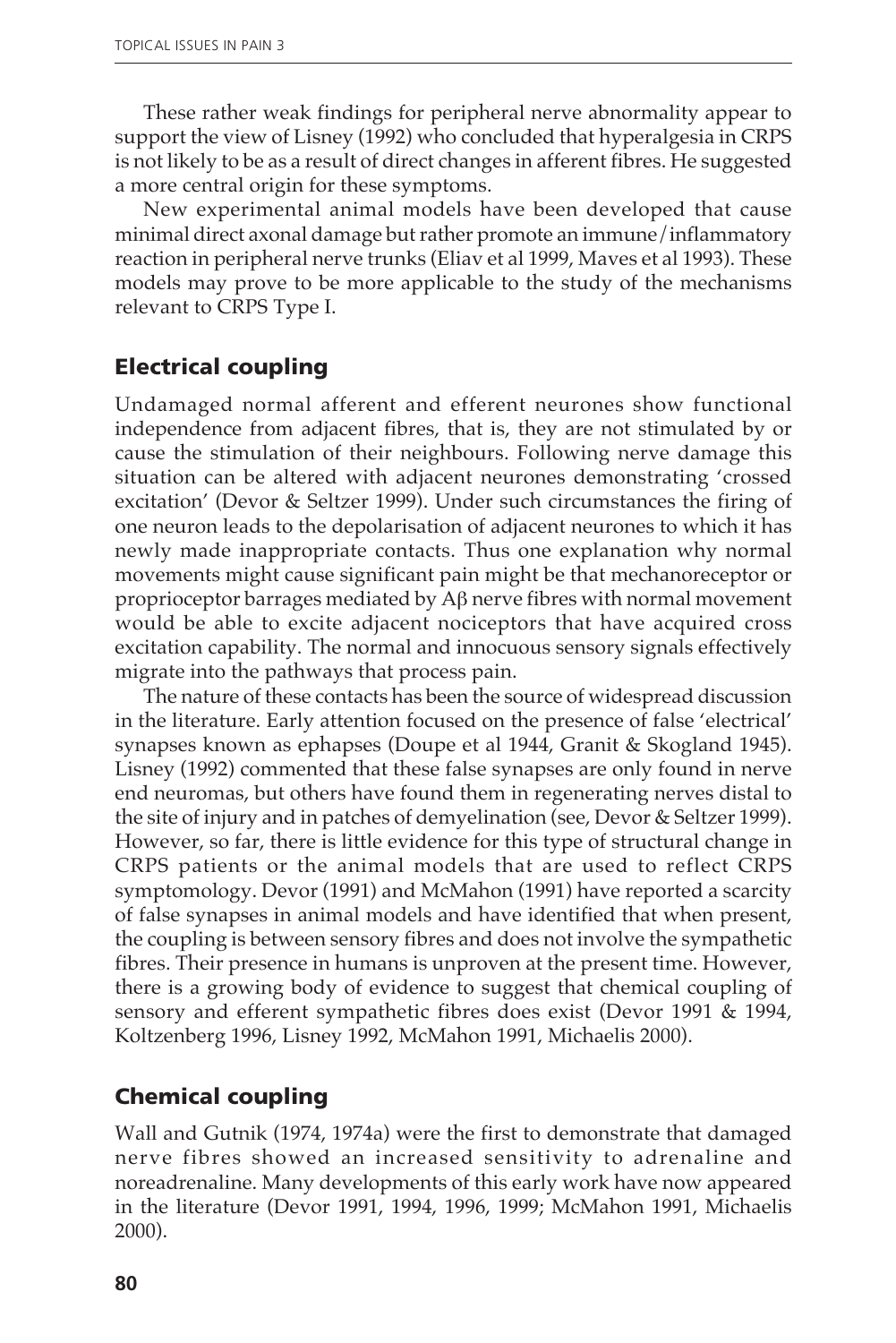

**Fig. 3.1** The effect of nerve injury on adrenaline sensitivity. A nerve injury or lesion leads to an increase in adrenosensitivity. This is due to increased production and activation of adrenoreceptors.

*Adapted from: Janig W, McLachlan, EM 1994 The role of modifications in noradrenergic peripheral pathways after nerve lesions in the generation of pain. In: Fields HL, Libeskind JC (eds) Pharmacological Approaches to the Treatment of Chronic Pain: new concepts and critical issues. Progress in Pain Research and Management Vol. 1. IASP Press, Seattle*

It is important to note that damaged afferent nerve fibres show increased receptor expression for catecholamines, in particular, alpha-1 and alpha-2 adrenoreceptors (Devor 1996) (see Fig. 3.1). Thus, damaged sensory fibres change plastically by up-regulating (producing more) adrenoreceptors and activating refactory (dormant) adrenoreceptors. The result is an increase in the presence of active adrenoreceptors in the sensory fibre. No matter where the nerve is lesioned the adrenoreceptor increase may be far reaching. Active adrenoreceptors have been found on the cell bodies, axons, axon terminals, re-growing sprouts of damaged nerve fibres, and in nerve sprouts in neuromas. The end result is that the fibres become more sensitive to adrenaline and noradrenaline (see Coderre et al 1989). Devor (1996) stated that the aetiology of SMP in CRPS effectively boils down to adrenosensitivity on the sensory side as opposed to excessive output of adrenaline or noradrenaline on the (sympathetic) efferent side.

However, in CRPS Type I, there is no apparent or detectable nerve injury, which raises the question of how significant adrenosensitivity might arise here. Interestingly, there is modest evidence (discussed further later) to show that sensitised nerve endings in inflamed tissue can also become adrenosensitive (Levine et al 1986, Sato et al 1993, Drummond 1995). An important point is that there may not have to be a nerve injury for the development of adrenaline/noradrenaline chemosensitivity. Still, the vast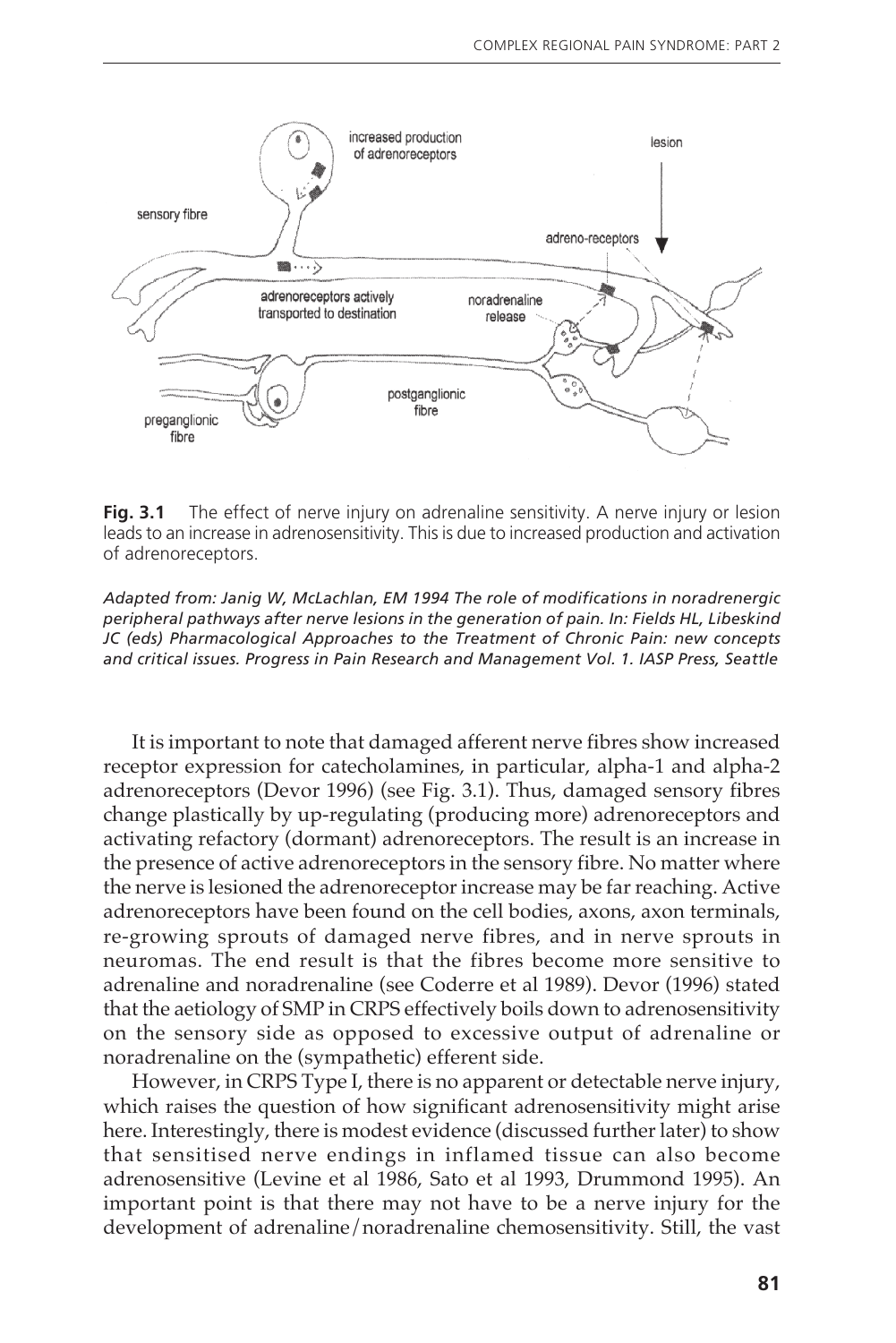majority of research demonstrates the requirement of at least a partial nerve injury to produce anything like a reasonable adrenosensitivity (see Michaelis 2000 and discussion in Chapter 4.)

Injured sensory nerve fibres that have developed spontaneous ectopic activity have been shown to become more sensitive to both neuronally released and circulating catecholamines (Devor & Seltzer 1999, Janig & Baron 2001). It seems that even normal levels of noradrenaline and/or adrenaline release can activate damaged neurons and there is no prerequisite for any increase in sympathetic efferent activity (Habler et al 1987). This consistent message from the literature devoted to pain related to sympathetic activity repeatedly underlines that the abnormality at this state of our knowledge appears to lie with the sensory system and not the sympathetic system (see also Chapter 4).

This is a vital point as many therapies and procedures target the sympathetic system in attempt to reduce its activity and thus influence the disorder. There is potential for a reasoning error if therapies are based on shaky evidence. Although there is little doubt that methods that decrease the amount of noradrenaline in the circulation and/or tissue (e.g. relaxation) can benefit the individual, the consensus of biomedical opinion (Janig 1996, Michaelis 2000) is against interventions that aim to inhibit the postganglionic fibres directly in order to alter sympathetic output, e.g. interferential currents.

The increased expression of alpha adrenoreceptors on the cell membranes of damaged afferent terminals and re-growing axons has already been discussed. Coderre et al (1989) demonstrated similar increases of adrenoreceptors in the cell membranes of dorsal horn and dorsal root ganglion (DRG) cells of rats. This increase followed significant afferent barrage activity from a neuroma following nerve injury. This is another example of neuroplastic change in this condition, and supports the concept that the pathology that underpins CRPS need not reside in the periphery where symptoms are felt.

Coderre et al (1989) concluded that the presence of such receptors, wherever they occur on sensory afferents, offer a ready answer as to how efferent sympathetic activity can cause firing of damaged afferents. It is important to reiterate that the receptors are sensitive to adrenaline and noradrenaline regardless of its source of origin. Therefore circulating adrenaline released into the blood stream (e.g. result of psychological stress) could, possibly, cause an increase in nociceptive barrage and hence pain.

This is important information for the clinician as many CRPS patients complain of increased pain during periods of emotional stress. For example tension generated by physiotherapy appointments could exacerbate pain, especially if there have been previous negative experiences.

McMahon (1991) has also proposed an indirect coupling of the sympathetics with the afferents. This involves the autoexcitation of the sympathetic efferents, with the subsequent release of prostaglandins, a known inflammatory and pain producing agent (this concept is discussed in further detail below).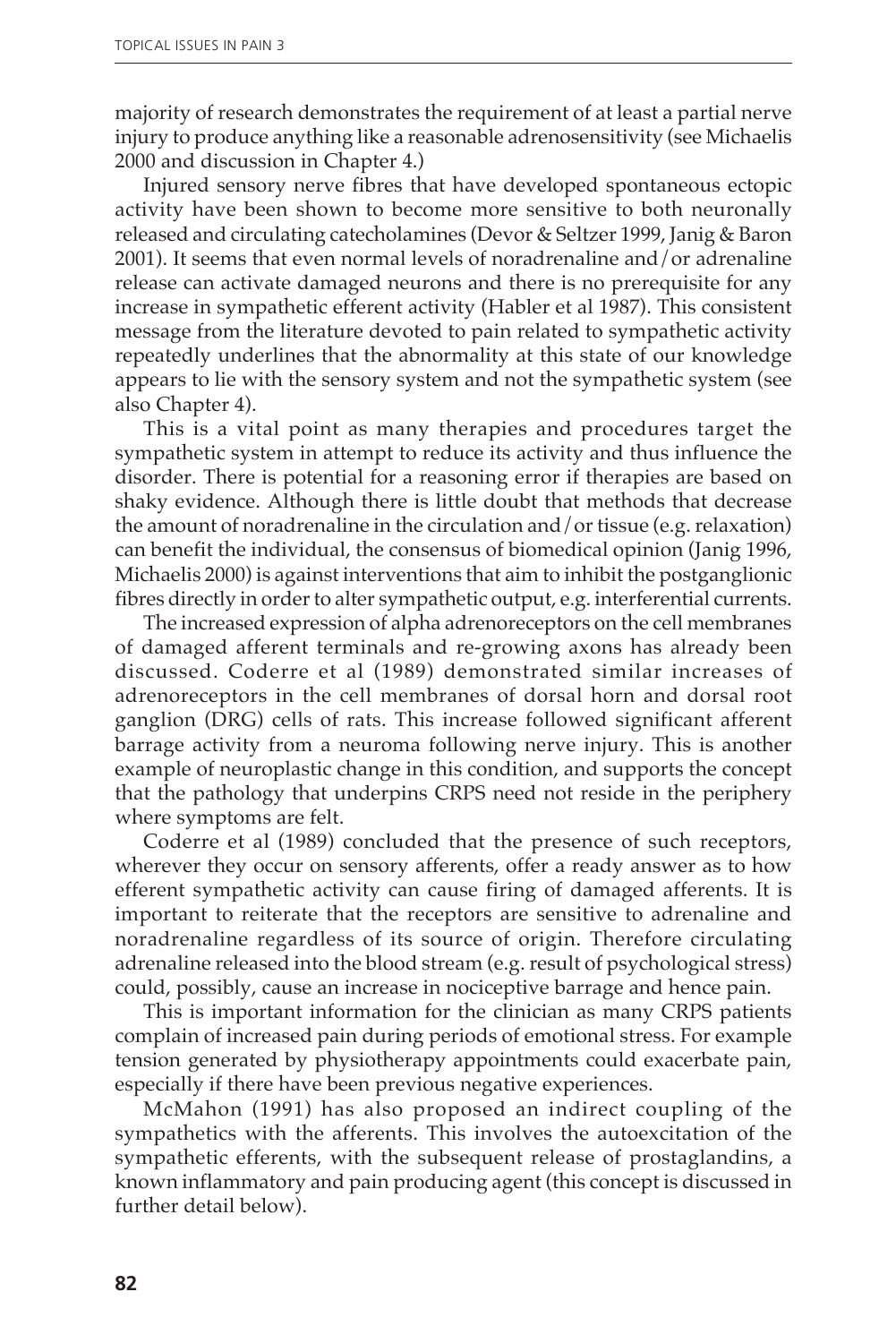#### **Silent afferents**

In addition to increased impulse discharge from 'normally active' nociceptors there appears to be a novel afferent barrage produced by a sub group of nociceptors that have received increasing attention in the literature. These sub-types are known to remain silent even when extreme physical or physiological conditions occur. Thus, even when stimulated at levels that are known to cause normal nociceptors to discharge they fail to fire. It is for this reason they are often referred to as 'silent' or 'sleeping' afferents/ nociceptors. It seems that they come into their own in the aftermath of tissue injury during the early inflammatory stages. In these conditions, probably stimulated by inflammatory agents, they 'awaken' and display increased excitability. (For a detailed account of the behaviour of these fibres see McMahon & Koltzenburg 1990, 1990a.) There is evidence that input from these silent afferents has a greater impact on CNS processing and sensitivity changes than that derived from activity in 'normal' nociceptors (Wall, personal communication). This may be significant in the development of CRPS and other chronic pain syndromes.

#### **Is there a nerve injury in CRPS Type I?**

The bulk of the discussion so far, on CRPS and SMP, is based on findings from animal models of neural damage and a subsequent increase in adrenosensitivity. As outlined in the previous chapter, the IASP definition of CRPS Type I requires that no history of relevant nerve injury has occurred, which makes the research discussed seem irrelevant to this condition. The definition also states that the diagnosis of CRPS is excluded by the existence of conditions that would otherwise account for the degree of pain and dysfunction. Problems arise here as better investigative screening and workups find lesions that would otherwise be missed—and hence challenge the classification of the disorder. For example it may be possible that many conditions designated CRPS Type I do in fact have nerve impairments or dysfunctions that are relevant, or could even be reclassified as neuropathies when scrutinised more closely. Thimineur and Saberski (1996) discuss this difficulty. They report three case studies of patients who were diagnosed as suffering CRPS Type I but were subsequently found to have nerve entrapments. Two of these individuals were reported to have a total resolution of symptoms following decompression of the entrapped nerve. Although impressive, no longer term follow ups were reported by these authors.

Thimineur and Saberski (1996) discuss the validity of the IASP definition of CRPS in light of their findings and suggest that oversights may occur if one accepts a diagnosis too readily. As anywhere, carefree labelling in patients exhibiting what in many cases are normal sequelae to injury, could lead to the patient receiving inappropriate (often protracted) management strategies. More detailed screening of patients may reveal alternative explanations for the patient's clinical presentation, and sometimes, the potential for more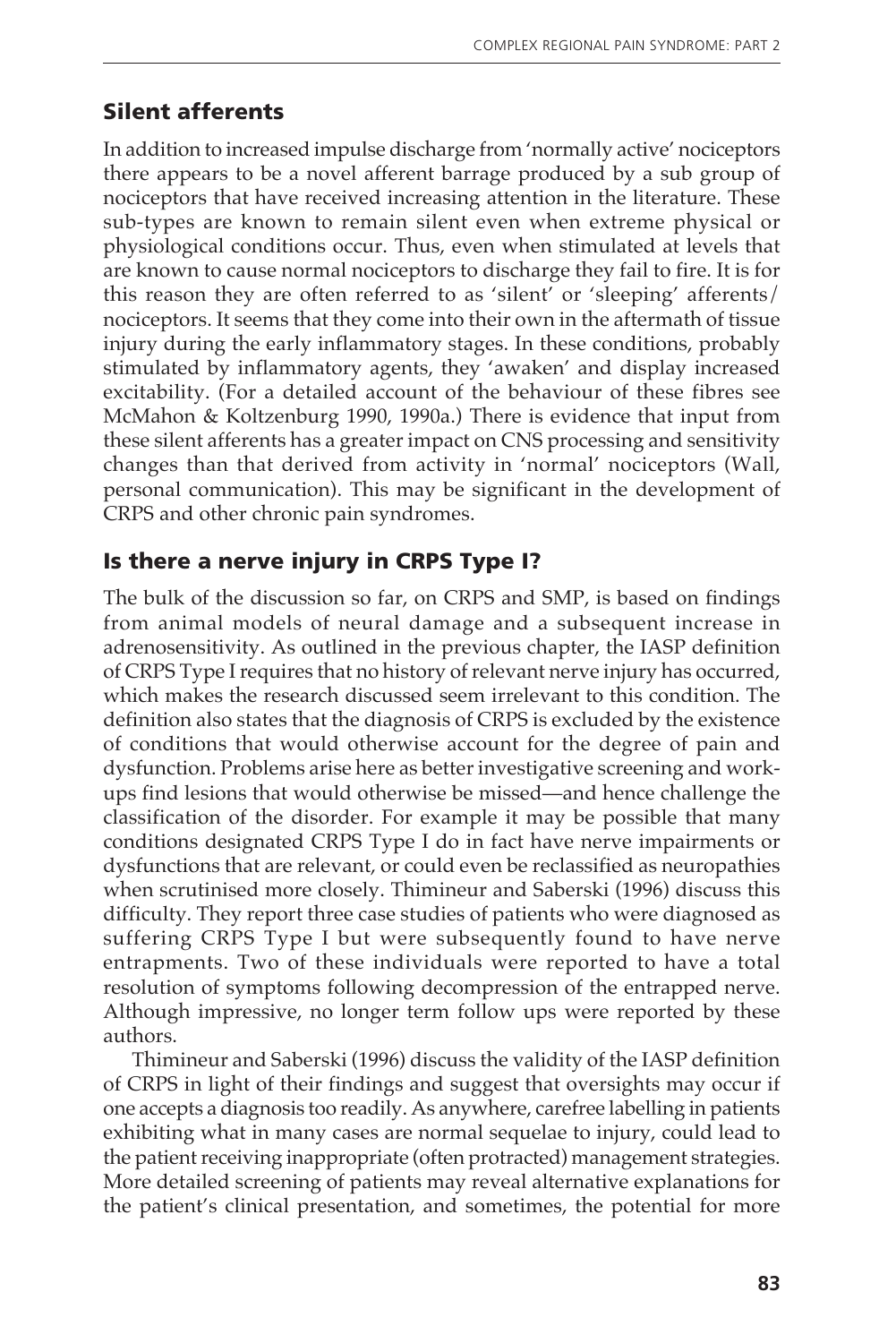appropriate management. We must be aware that the overzealous diagnosis of RSD/CRPS has received criticism in the literature (Janig 1992).

#### **CRPS mechanisms relating to the 'scrutinising' systems of the CNS**

We now know, from the work of Wall, McMahon, Woolf and others, that pain generating mechanisms that have become established in the periphery can have significant impact on the processing mechanisms within the central nervous system.

The clinical presentation of CRPS has led to the implication of the CNS both in the production and maintenance of symptoms (McMahon 1992, Janig 1992,1993, Blumberg 1992). For example, clinicians frequently encounter patients demonstrating extreme, prolonged, and maladaptive hypersensitivity states. The mechanisms underlying the conditions of hyperalgesia and allodynia are known to involve CNS changes (McMahon 1992, Woolf 1992). Also, the extensive and regional nature of the symptoms strongly suggests CNS involvement. Changes within the CNS are thought to be implicated where pain spreads to affect an entire region following an isolated lesion. Current knowledge suggests that the best explanation for this remarkable phenomenon relates to the maladaptive expansion of dorsal horn cell receptive fields (see Woolf 1992).

Louis Gifford outlined the role of the central nervous system in the production and maintenance of pain in the first volume of this series (Gifford 1998b). Similar changes are thought to occur in CRPS patients. The two main processes known to operate under such circumstances are 'wind-up' and 'sensitisation.'

Central changes in sensitivity and excitability within the dorsal horn are known to result from ongoing afferent impulse barrages derived from sensory neurones that supply or come from the site of injury. The afferent barrage reaches the second order target neurons in the dorsal horn<sup>1</sup> and sets in motion a series of electro-chemical reactions that alters their excitability. Several processes are thought to occur in parallel (see Fig. 3.2A, B and C).

- 1. The electrical impulse discharge that arrives at the afferent fibre terminals causes the release of an excitatory amino acid neurotransmitter called glutamate (Fig. 3.2A). Glutamate crosses the synapse to the second order neurone where it acts on a specialised AMPA receptor. If enough glutamate is released it effectively causes, via the AMPA receptors, the depolarisation of the dorsal horn neurons with a subsequent influx of both calcium and sodium ions into the neurone. Glutamate release thus increases the excitability of the second order neurone.
- 2. Further/continuous afferent barrage also causes the release of another neurotransmitter, substance P, from the afferent sensory fibres (Fig. 3.2B). Substance P then crosses the synaptic cleft and acts on available 'neurokinin' receptors on the second order neurones. This results in a further influx of calcium and sodium ions into the second neurone as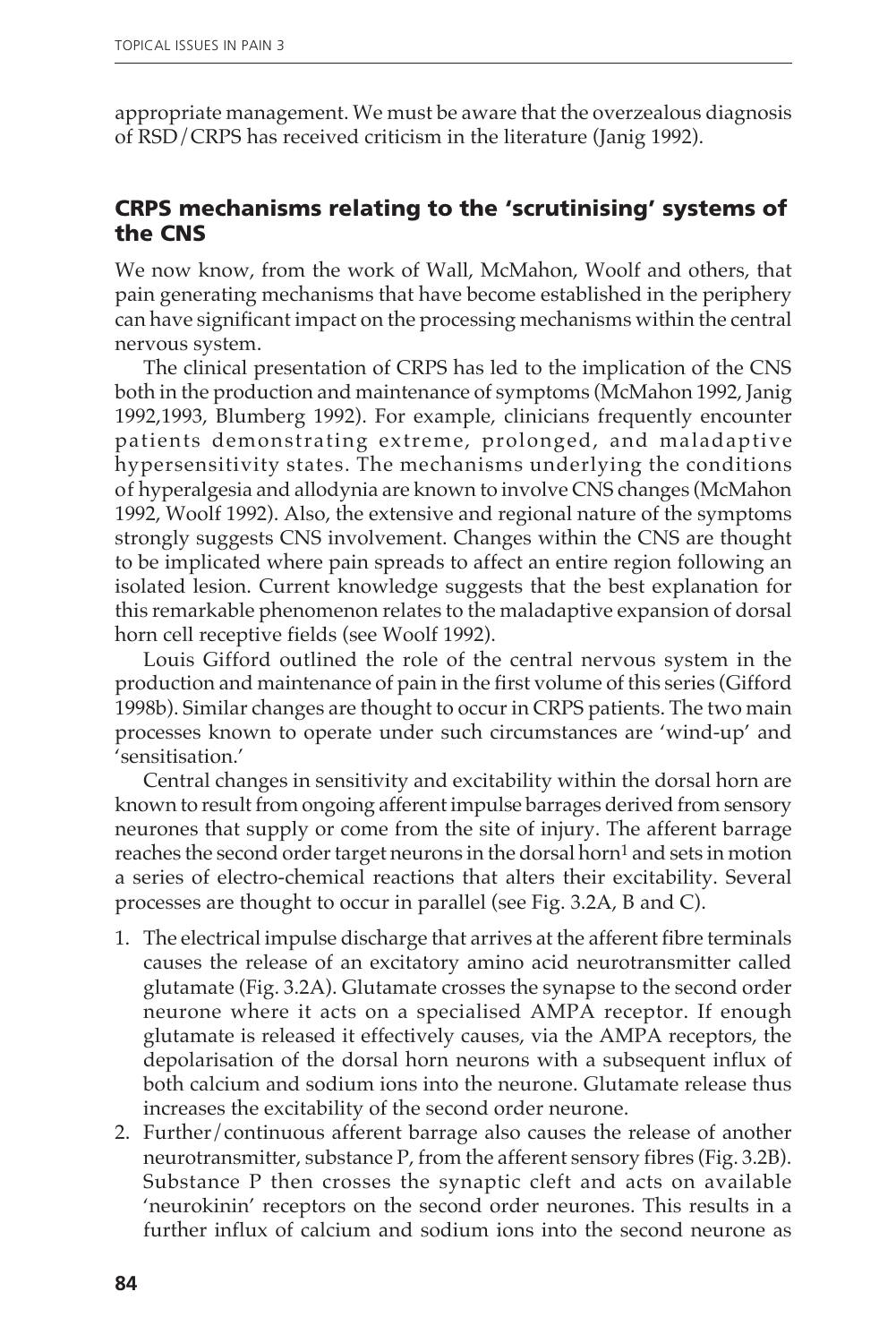well as stimulating the release of calcium from stores within the cell. Calcium ions are known to be key 'messengers' responsible for increased responsiveness and excitability of the second neuron. The result is that the cell becomes 'charged', raising its excitability and sensitivity still further (Woolf 1992, 1994).

- 3. If the discharge of the primary afferent continues the intracellular sodium and calcium ion concentrations of the second neurone reach a critical level which leads to the activation of a previously blocked receptor type, the NMDA, or N methyl D aspartate receptor (Fig. 3.2C). The activation of the NMDA receptor involves the removal of a bound magnesium ion within it. This is caused by a change in its configuration triggered by the intracellular increase in calcium noted above.
- 4. Following the removal of the magnesium ion the NMDA receptor can be activated by further/on-going release of glutamate. Like the AMPA receptor, this activated NMDA receptor causes the cell to increase its potential flow of ions, and hence its electrical reactivity. In this way the cell up-regulates its firing capability. Now the second cell not only has a population of AMPA receptors available, but is also joined by activated NMDA receptors on which the glutamate can act. The result of this effective 'increase' in receptors is an increase in the cells ability to respond and fire to arriving glutamate. The cell firing becomes amplified in both amplitude and duration. These electrochemical changes form the basis of both windup and sensitisation. (For an in depth account see Doubell et al 1999, Coderre et al 1993, McMahon et al 1993, Woolf & Thompson 1991.)

*Wind-up* is a relatively short lasting process that requires an ongoing afferent impulse volley into the cord. *Sensitisation* is a long lasting process thought to be synonymous with the process of long term potentiation (LTP). LTP is a process widely studied in the hippocampus of the brain in respect to memory and learning and which is known to have the ability to persist for extended periods of time (Coderre et al 1993; Rose 1992).

Later sequelae that may result from the impact of nociceptive activity on the dorsal horn include:

- The formation of novel synapses—for example, Aβ fibres that normally terminate and synapse in lamina III/IV and V of the dorsal horn may sprout and form synapses in the outer laminae where nociception is processed. Thus normal, innocuous, proprioceptive and sensory inputs from normal tissues may, via this novel route, enter the nociceptive system and be processed in terms of pain (see Doubell et al 1999).
- The death of inhibitory interneurones in the dorsal horn, so called amino acid 'excitotoxicity' (Dubner & Ruda 1992). Here, high levels of excitatory amino acid neurotransmitters (i.e. glutamate) may actually lead to cell death. It seems that inhibitory interneurones are most vulnerable here. The clinical impact is that the system has lost some of its normal control mechanisms over nociception. This type of knowledge helps give a far better explanation for pain that takes many hours to calm down or that builds up very easily and quickly.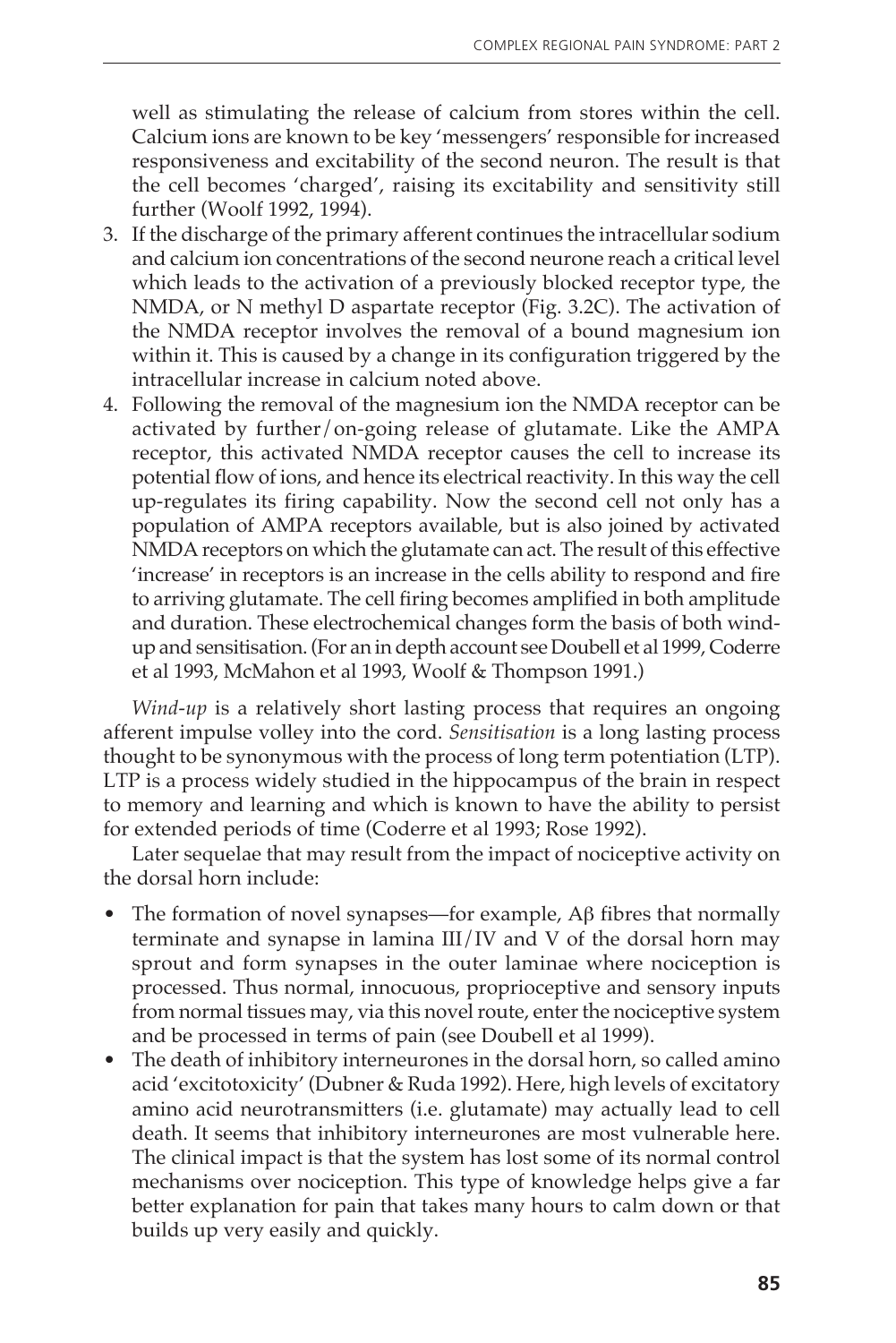



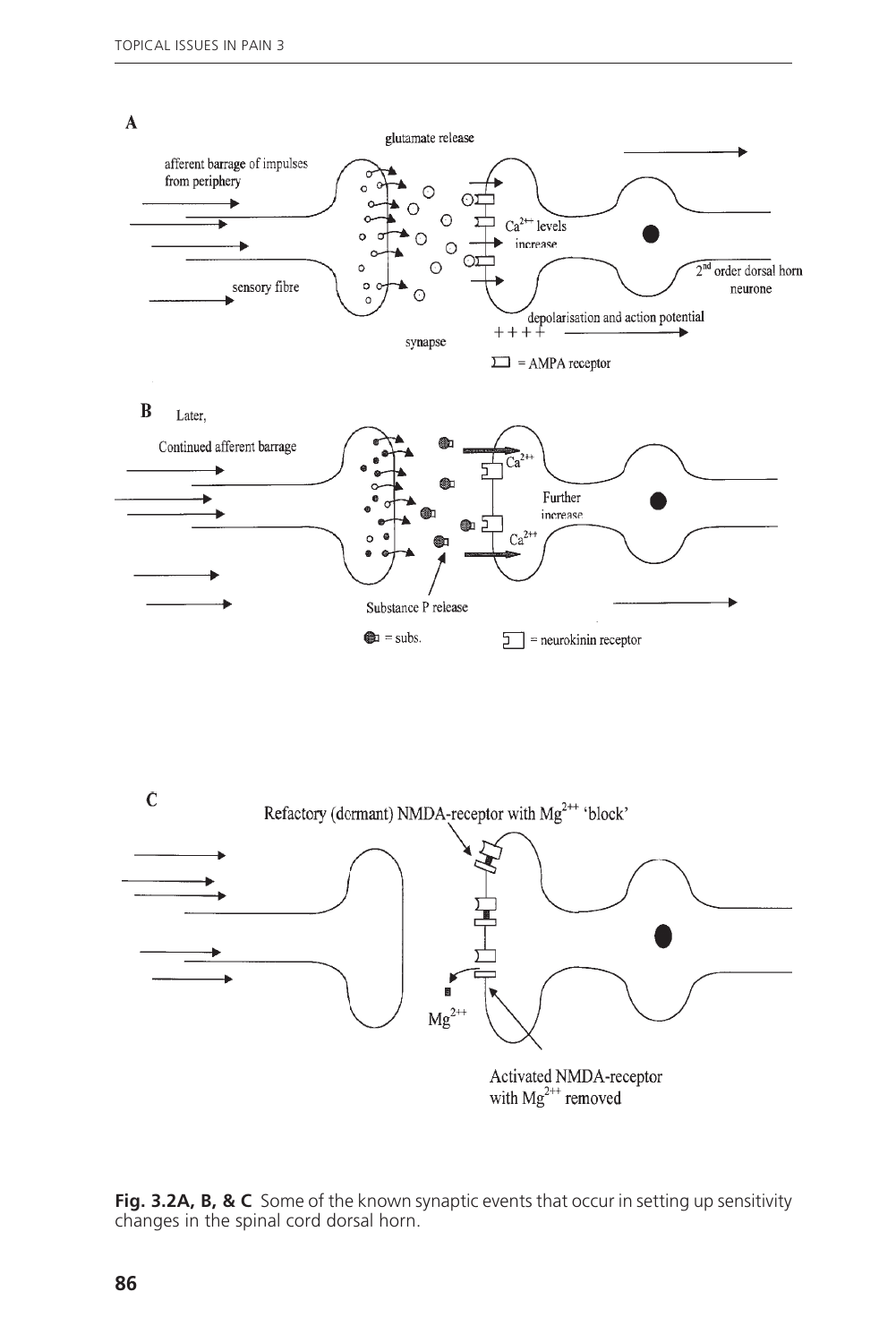#### *Wind-up*

Clinically, wind-up refers to the gradually increasing pain response that occurs when a given stimulus is repeated. For example, a CRPS patient may feel pain in the leg with ankle movement and with every repetition of the same movement the pain builds and builds to excruciating levels in a seemingly uncontrolled way.

Wind-up requires ongoing input into the system. This may be provided not only by repetitive stimuli, but also by the spontaneous generation of ongoing impulses from injury sites on peripheral nerve fibre axons as reviewed earlier, or even from relatively minor tissue injury sites. Whatever its origins, the ongoing input causes central changes similar to those described in the last section.

It seems that as the repetitive input is delivered to the CNS so the second order cells become more and more excitable and hence fire more and more easily. In animal models at least, if this afferent impulse activity is stopped or blocked the increased excitability generated in the secondary neurone diminishes and will rapidly return to a normal level. In a few patients it has been found that immediate and lasting relief occurs in response to procedures that block the afferent barrage (Wall 1995).

If this 'wind-up' scenario is the case for the highly sensitised CRPS patients it is little wonder that their attempts to get moving or do exercises are so easily beaten back by massive and long lasting increases in pain.

Concomitant tissue changes, such as neurogenic inflammation, alterations in circulation, local hypoxia, tissue deconditioning, oedema and tissue disuse, could all lead to an increase in peripheral sensitivity and afferent barrage further reinforcing the setting up and maintenance of central changes. This all suggests that our management strategies should carefully balance attempts to attend to and calm sources of ongoing input into the system with prevention of deconditioning. This means establishing progressive and paced early functioning. The emphasis here is on 'early' so as to avoid, as far as possible, the potential for maladaptive central changes becoming established. The cognitive-behavioural and self management approaches for the more established CRPS pain condition described by Suzanne Brook in Chapters 6 & 7 are important, as they allow time for gradual change and acceptance by the nervous system as well as the individual who is attached to it.

#### *Sensitisation*

Sensitisation differs from wind-up in that, once initiated, ongoing activity of the central neurons may continue *even in the absence of further afferent input*. Coderre et al (1993) describe two ways in which sensitisation may be initiated: the first is by continued low frequency input into the system: it can also be from a short lasting high intensity afferent burst into the CNS, a so-called 'neural scream' (Coderre et al 1993). This is of interest in the study of CRPS as the condition is often reported to have arisen from injuries that produce a short lasting but highly intense burst of nociceptive input. This certainly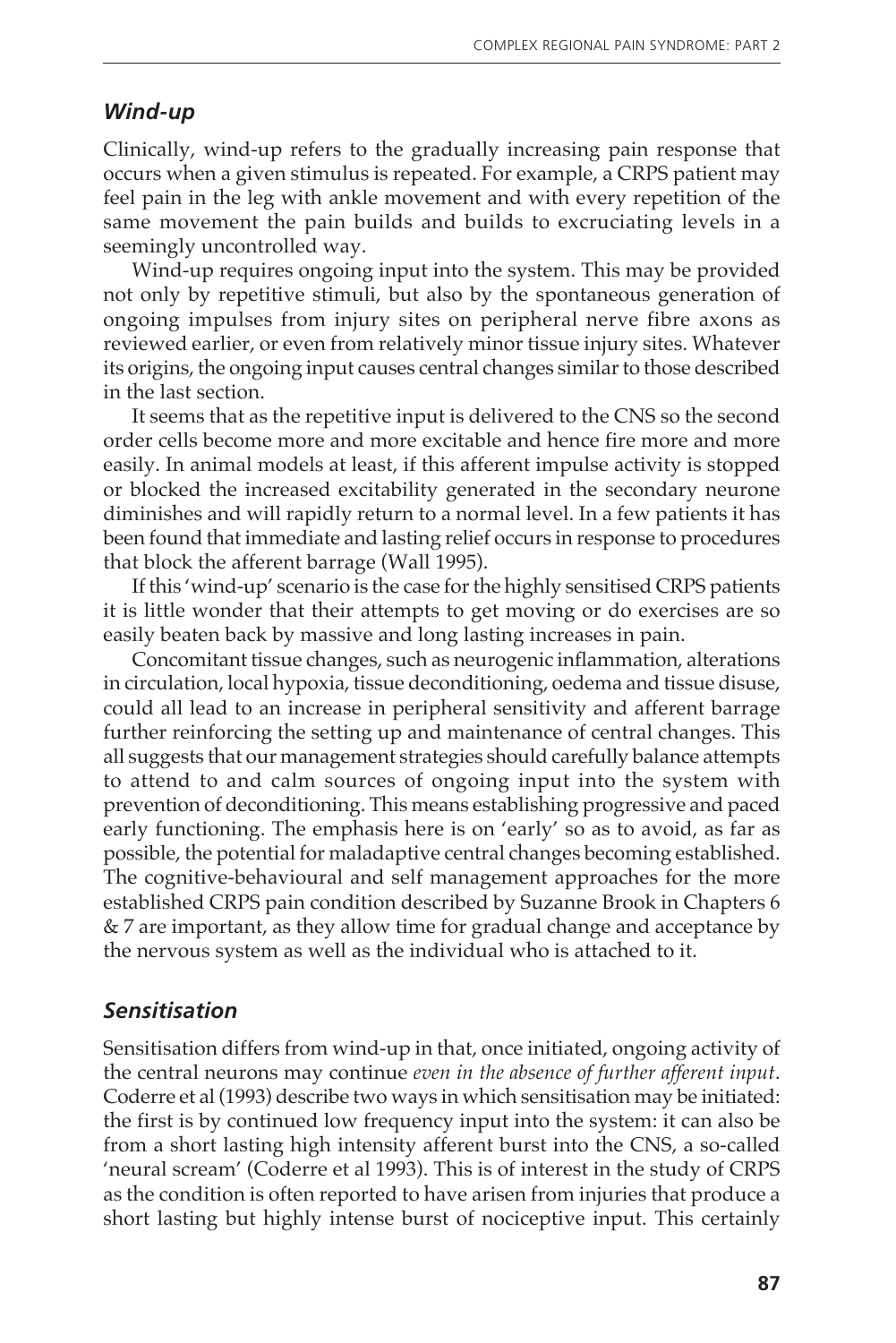occurs when an intact nerve is cut during animal experimentation (Devor & Selzer 1999).

Clinically, established sensitivity is a major hurdle and may be significant reason why many ongoing problems just do not respond to pain relief therapies satisfactorily. This is probably the single most important reason to persuade us to move towards management models that embrace pain management and improved function as outlined here by Brook (Chapters 6 & 7) and in many chapters in the other Topical Issues in Pain volumes of this series.

#### **Mind-body link to the impact of wind-up and central sensitisation**

Since there are known descending excitatory and inhibitory pathways from brain to spinal cord dorsal horn (reviewed in Fields & Basbaum 1999), it seems plausible that changes in mental state, like feelings of wellbeing, mood, expectation, learning and attention may impact the injury related afferent barrage effect on the central plasticity state. It is certainly known that activity of dorsal horn nociceptive neurones can be modulated up or down depending on the context in which painful stimuli occur. Changing the focus of attention towards the stimuli that produce pain, or to the pain itself, will increase the responsiveness, and changing it away reduces it (reviewed in Petrovic & Ingvar 2002). Prolonged focus of attention on pain often occurs in patients who have significant levels of pain or who are highly concerned about it or cannot for whatever reason make sense of it. Continued interest in pain, via central facilitatory pathways and mechanisms, will surely reinforce the electrochemical effects on the central cells leading to long term sensitivity changes and even to the potential for central pain generation (see Gifford 1998b). Fields and Basbaum (1999) do raise the possibility that pain could even *originate* from the CNS given enough central facilitation of dorsal horn neurones associated with nociception. See also the opening chapter by Melzack in this volume.

With this type of understanding it can be seen that even relatively minor degrees of nociceptive activity in the presence of significant cognitive or affective turmoil could have a more profound effect than if conditions were more evenly balanced. Also, it seems quite feasible neuroplastically that according increased attention to a given sensation can actually cause it to create a larger neurological impact on the CNS than if it were given less credibility or ignored. After all, if you want to learn something you have to concentrate on it (Gifford 1998b). Implications for early management and prevention of chronic pain and its impact, are to provide effective reassurance as quickly as possible, provide effective pain relief, and for the individual to keep active and occupied. It seems that doing nothing for too long allows us to dwell on and hence better establish our symptoms. The combination of emotional turmoil, uncertainty and increased attention to symptoms may be significant factors worthy of respect and consideration.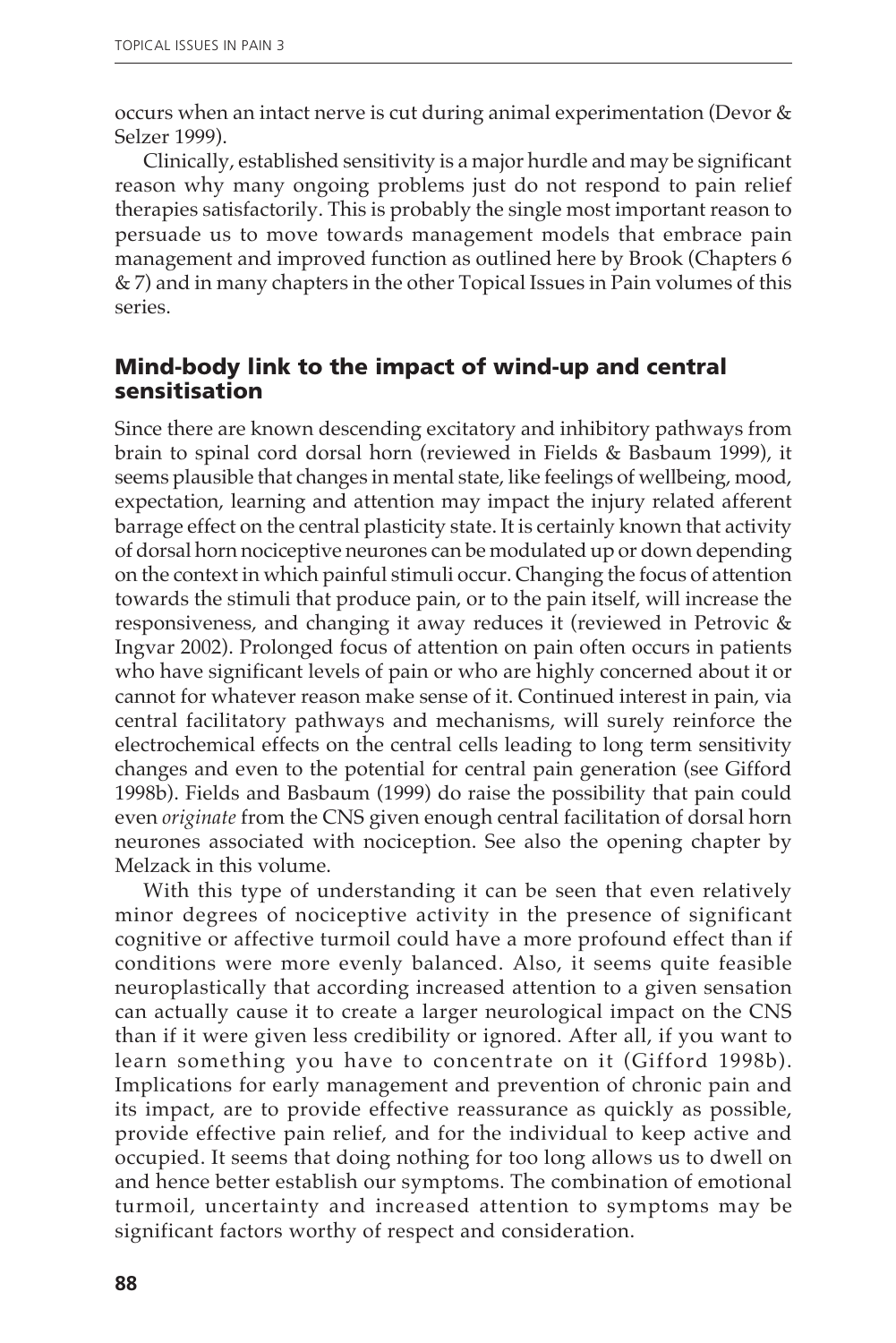Are we then at risk of complex and chronic pains developing from acute injuries or acute pain onsets that are accompanied by heightened stress or depression? There is some support for this reasoning in the literature.

Van Houdenhove et al (1992) proposed a biopsychosocial hypothesis for the etiopathognesis of reflex sympathetic dystrophy. They screened a group of patients suffering reflex sympathetic dystrophy for psychological disturbances. They found that at the time of the initiating injury the patients had experienced an 'existential loss,' either as a direct result of the injury or exacerbated by it. They proposed a model of how this loss could lead to ongoing psychological and physiological symptoms. This may be an important and unique piece of work. In particular, it attempts to assess the affect of injury in the context of both the tissues and the mind and it offers a hypothesis that the 'unfortunate' timing of an injury could lead to amplification of normal adaptive responses to a maladaptive level. It seems reasonable that an individual who is under pressure—be it psychological, physical or both—is in a state of 'vulnerability' or 'reduced capacity to cope', and therefore less able to deal psychologically, physically, and physiologically with any additional burdens that may occur.

The more positive side of the coin is that acute management strategies that help patients to reduce the impact of pain (intensity and emotional), and that put the pain in a less threatening context by reducing levels of anxiety and fear, could well prevent its central impact from becoming maladaptive and hence chronic. Even in the longer term pain sufferer these strategies may be helpful. If something can be deemed unimportant, less threatening, or of little consequence it usually gets ignored. If this can become established, then positive neuroplastic changes to processing pathways are likely to have occurred.

#### *Higher centre dysfunction?*

Janig (1992) suggested the potential for dysfunction in the limbic system and the brain stem in CRPS patients. Until recently this theory has remained largely untested.

Thimineur et al (1998) published the results of their clinical study of 145 patients with CRPS. They assessed CRPS patients, patients with other pain conditions, and normal patients, for signs of brain stem dysfunction, and found a high incidence of trigeminal hypoaesthesia and lower cranial nerve (nerves 11&12) dysfunction in the CRPS patients. This finding, along with high incidences of bilateral motor weaknesses, was used as supporting evidence for their hypothesis that a sub-population of CRPS patients have dysfunction of their brain stem. They concluded that nearly 50% of their CRPS group had abnormalities of spinothalamic, trigeminothalamic and corticospinal function, which they suggested may represent abnormal function of the medulla. In summary they state:

The etiology of these abnormalities is unclear but may be associated with prior head and neck trauma or congenital anomalies. Dysfunction in specific areas of the CNS, and we suggest one of these may be the ventral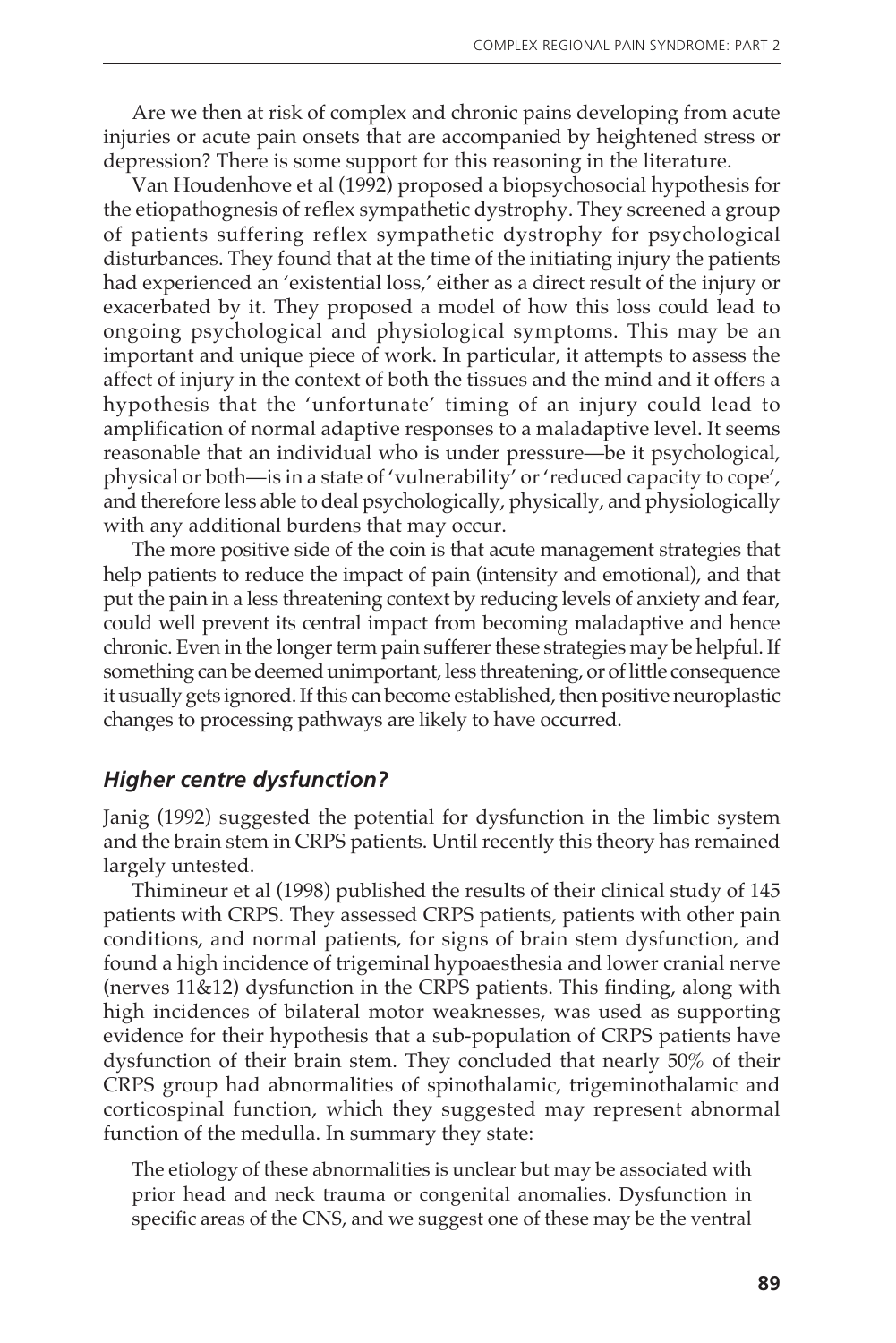medulla, may predispose to syndromes of complex regional pain upon peripheral nociceptive input. Specific pathophysiology cannot be determined currently, but mechanisms may involve any number of homeostatic and antinociceptive functions of the brainstem.

#### **Implications of central mechanisms for physiotherapists**

An understanding of the maladaptive changes that can occur within the 'scrutinising' CNS is enlightening to both the therapist and the patient. It may, one day, promote an alteration in approach and a broadening of reasoning models as well as open new opportunities for research.

What is becoming increasingly evident is the complexity of the problem and that a search for a single treatable 'nugget' looks increasingly unlikely in conditions like CRPS. Perhaps, for the present time, a more useful stance requires us to:

- 1. Accept the condition as being highly complex, difficult and perhaps impossible, to provide a single cure for.
- 2. Be able to see that it is very amenable to skilled multidimensional management approaches (see Brook's chapters and Chapter 8) whose aim is to provide the patient with better coping strategies and improved function and fitness despite the pain. One hope is that considerate therapists will learn how to communicate fully the implications of long term maladaptive nervous system plasticity to the patient and will, themselves, make positive alterations in their prognosis and management as a result. This requires great care and is highly skilled. But…
- 3. A degree of hope should wisely be maintained. As mentioned already, the considerable potential that the nervous system has to change plastically and adapt in a positive direction, when given the opportunity, may represent the most constructive avenue of therapy and research. Thus…
- 4. See the patient with established CRPS as containing in large part maladaptive neuroplastic changes that may have the potential to be overridden via good management. This requires a change of strategy from invasive or single modality approaches that attempt to 'fix' a presumed pathology, to those aimed at all the dimensions of the problem, thereby encouraging adaptive restorative changes in the patient's biology, physiology and psychology. It is the opinion here that understanding a cure for complex chronic conditions like CRPS requires a long and intense investigation into natural processes of recovery, healing and change. What is required are new and adaptive plastic changes in response to established maladaptive ones. It would be a major step if biomedicine could shift its attention away from the established, negative, pathology-focused research paradigm to include a more positive one whereby natural recovery physiology is better understood. Once we understand these processes better, we may well start to understand how they can be more efficiently promoted and nurtured.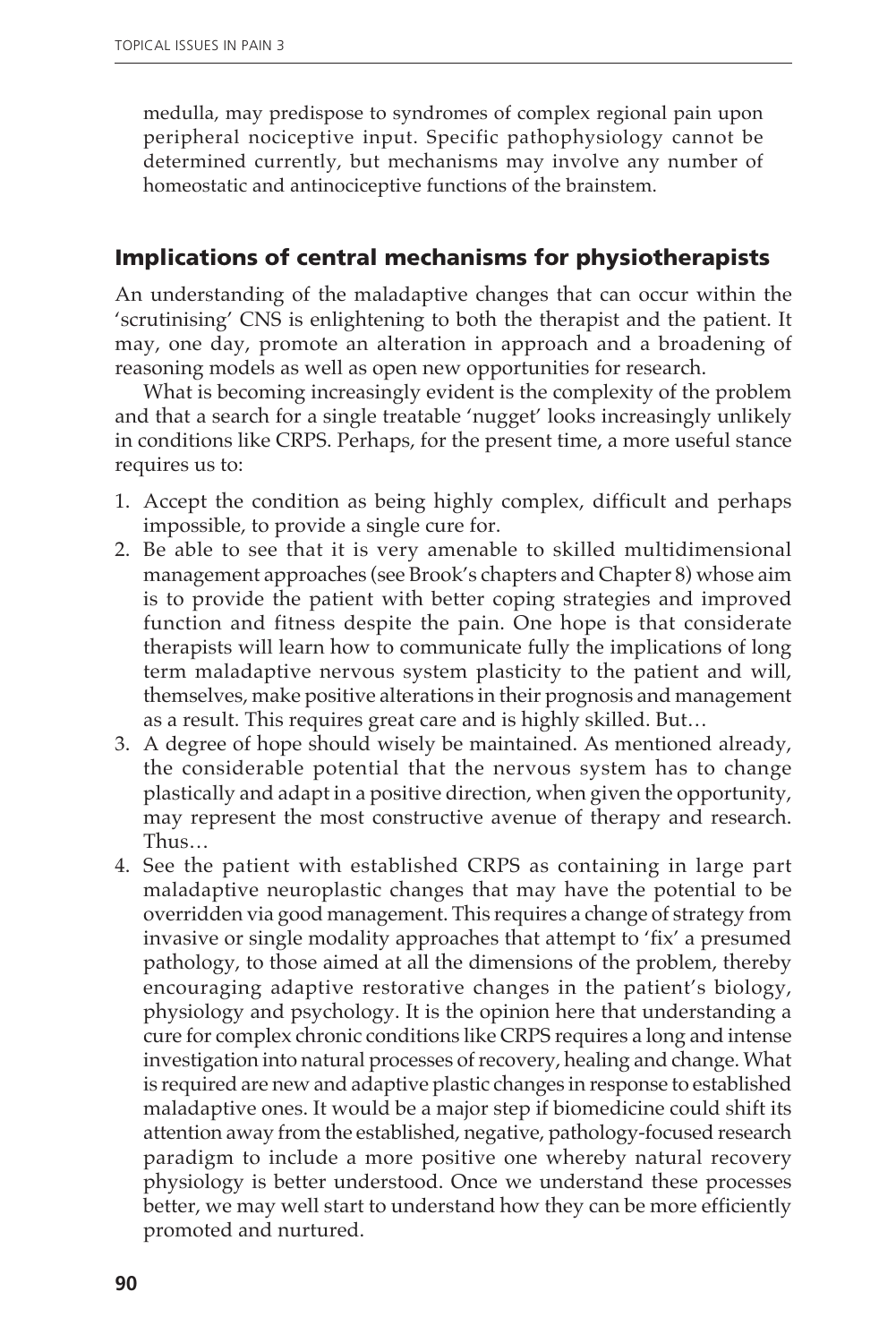5. See it as not inevitable, even in those who may be predisposed to it, and therefore preventable with good *early* recognition and good early multidimensional based management whose prime role is to reassure and restore physical confidence as quickly as possible. This requires the early identification of barriers to poor outcome (see Main & Watson Chapter 8, and chapters in Part 1 of Topical Issues in Pain 2). Pain control and pain management are very much a part of early preventive approaches.

Central pain mechanisms and central information processing mechanisms related to pain remain poorly understood by the general clinical community. Even so, for the first time in the history of medicine, an understanding of central mechanisms involved in pain offers a far better explanation for the frustrating myriad complex and recalcitrant symptoms and symptom behaviours that these patients suffer and have often been blamed for. As the clinical impact of this new knowledge comes to be better understood by the general medical community, patients and their pains are more likely to get a better hearing.

Methods for managing these types of problems are included in this series of volumes and others (for example, see: Wittink & Hoskins-Michel 1997, Harding 1998, Main & Spanswick 2000).

# **CRPS mechanisms relating to the 'output' systems of the CNS**

The greatest focus in the study of the conditions that now fall into the CRPS classification has been the proposed idea that the sympathetic nervous system (SNS) is somehow functioning in an overactive manner. This widely held belief is now thought to be inaccurate (Dotson 1993, Ochoa et al 1993). Incredibly perhaps, it is now mooted by some that sympathetic efferent activity is, if anything, *decreased,* in so called sympathetically related pain states (Devor & Seltzer 1999, Wasner et al 1999)! As far as pain is concerned, the general consensus seems to be that the sympathetic system is not abnormal and is not discharging in an abnormal way. Any variation of sympathetic output that does occur in these patients is, as in anyone, down to the degree of ongoing physical and mental challenges of everyday life. One point to consider though is that the mechanistic scenario that starts a disorder may well be different from the situation that occurs when it is established and investigated. As argued in the previous chapter, there are instances when changes in sympathetic activity may have a role to play in the development of the syndrome.

It was outlined in the 'sampling' section above, that injured sensory fibres, or intact sensory fibres in nerves that have suffered partial nerve injuries, appear to increase their expression of adrenoreceptors in response to injury. Under these circumstances normal rates of sympathetic firing and subsequent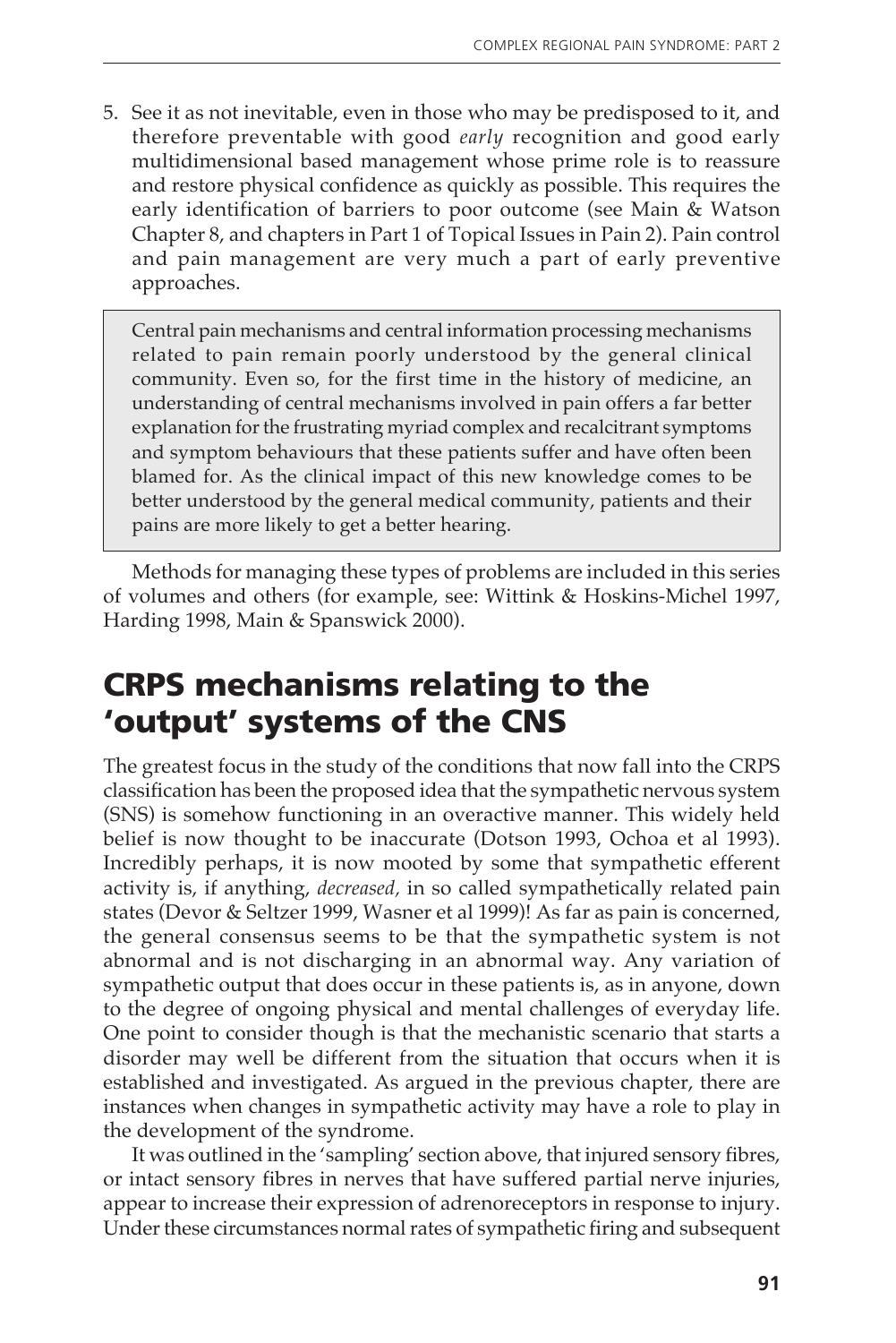release of noradrenaline will cause excitation of afferents leading to pain. Here, the sympathetic nervous system is said to be 'coupled' to the sensory system. If one thinks in a unidimensional way (i.e. not considering other influencing factors), the more noradrenaline released, as in periods of physical or mental stress, the worse the symptoms should become—and the better they should become in periods of calm or low sympathetic activity.

These points deserve reiteration—release of *normal* physiological levels of noradrenaline (and also circulating adrenaline) will result in the initiation of nociceptive activity and hence possible symptoms, if a coupling mechanism is present. In this way it seems rather unfair for the sympathetic system to receive all the attention when, to the best of our knowledge, its behaviour and physiology are quite normal. To remove parts of it surgically, or to immobilise its activities chemically using sympathetic blocking agents, seems to condemn the innocent party unjustly.

This finding that noradrenaline will activate nociceptors that are noradrenaline sensitive and hence cause pain is the current pathophysiological basis thought responsible for the clinical phenomenon described as 'sympathetically maintained pain' (SMP) first proposed by Roberts (1986). He highlighted the requirement of a 'positive' response to a sympathetic block for the diagnosis of SMP. Also, out of this definition, the concept of sympathetically independent pain (SIP) for pain that often has all the hallmarks of being related to a typical 'sympathetic' syndrome but which fails to respond to blocks, evolved (see previous chapter.) Some of the weaknesses and problems associated with this method of diagnosis are discussed in the following chapter.

A major point here, whether the sympathetic nervous system is normal or not, is that there is a mechanism by which it can exacerbate pain in the periphery. This then is an 'output' mechanism of pain generation which has repercussions for therapists. In the first volume of this series, Gifford (1998c p. 84) urged clinicians to consider how their interactions, physical examinations, treatments and physical manipulations and exercises might impact the activity of the sympathetic system. Anything that represents a threat to homeostasis, or is perceived in any way as threatening, will stimulate a sympathetic response and therefore have the potential to aggravate symptoms. Although somewhat unidimensional and 'peripheral,' this model may provide one feasible explanation as to why therapy-related flare-up can occur. It should also make us more aware of important components of the therapeutic alliance (see Noon chapter in Volume 4 of this series), e.g. in providing a model of the problem for the patient that actively tries to decrease any perceived threat and puts the patient at ease.

#### **Micro milieu of the tissues**

So far, the focus of the discussion for peripheral mechanisms of pain in CRPS has emphasised the up-regulation of adrenosensitivity following some form of nerve injury. These models of explanation for CRPS and SMP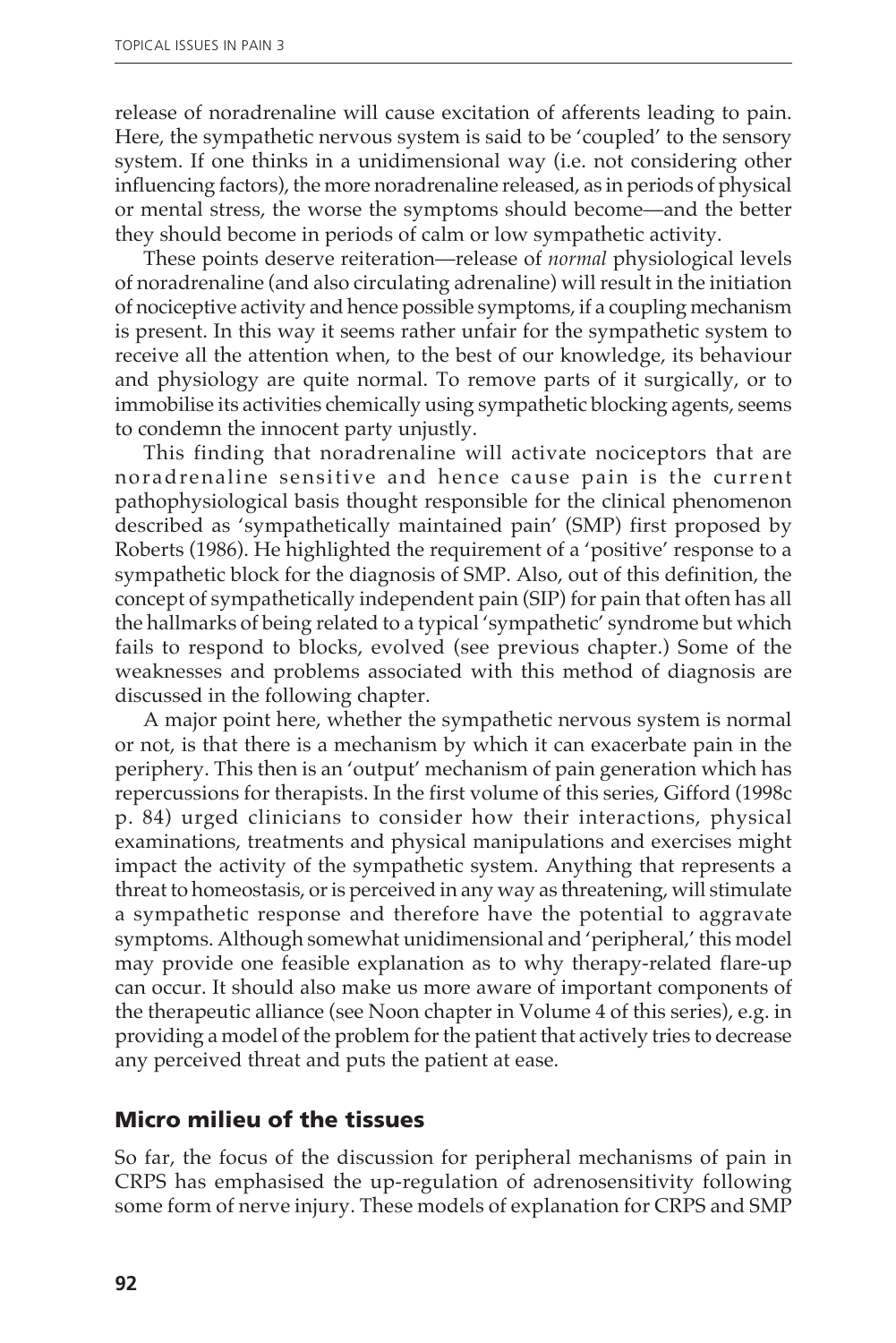are therefore more relevant to CRPS Type II (causalgia) because the diagnosis requires the presence of a nerve injury. Since CRPS Type I relates to tissue injury, models based on nerve injury are not relevant to its pathogenesis.

Here, but see also the previous chapter's discussions relating to vascular changes, three research findings are discussed that may apply to peripheral input/output mechanisms relevant to CRPS Type I.

First, as mentioned earlier, there is some evidence that sensory nerve endings in inflamed skin may can become sensitised (i.e. cause hyperalgesia) and can discharge (i.e. cause pain) in response to the presence of noradrenaline (see Levine et al 1986, Hu & Zhu 1989, Sato et al 1993). The findings that support this are:

- 1. If noradrenaline is introduced into inflamed skin in anyone, it increases the level of hyperalgesia and can cause pain.
- 2. Adrenoreceptor blockers can decrease hyperalgesia.
- 3. Sympathectomy can partially prevent hyperalgesia occurring (but see below).
- 4. C fibre nociceptors with receptive fields in inflamed skin acquire an excitatory response to stimulation of the sympathetic chain or to close arterial noradrenaline injections.
- 5. In the absence of inflammation however, sympathetic outflow does not excite C fibre nociceptors; in fact, it may even suppress their response to brief noxious stimuli.
- 6. It seems likely from the above that nociceptor end terminals in the inflamed skin express adrenoreceptors, though direct proof is still missing (Michaelis 2000).

Secondly, it has been found that the process of nociceptor sensitisation following injury seems, in part, to require just the physical presence of sympathetic postganglionic terminals (Levine & Reichling 1999). This mechanism can be viewed as essentially 'passive' since there appears to be no need for impulses arriving from sympathetic pathways in the CNS. It is as if the sympathetic terminals act as a physical 'docking station' for some inflammatory chemical agents and that once they have docked in their specific 'receptors' on the terminal a chemical reaction follows that then produces and releases a secondary end product. Chemical agents known to rely on this 'docking' to produce their sensitising effects during inflammation include bradykinin, noradrenaline and nerve growth factor (NGF) (Levine  $\&$ Reichling 1999). It is known that both bradykinin and noradrenaline interact in this way to produce prostaglandins.

The action of noradrenaline on the very structure that releases it may seem odd. Be aware though that many chemical agents appear to have this 'autocrine' or self-stimulation effect; that is, they act on the very structure from which they were created and released. Thus, impulses arrive down the sympathetic postganglionic neurone cause the release of noradrenaline, which may then dock onto adrenoreceptors on the terminal membrane and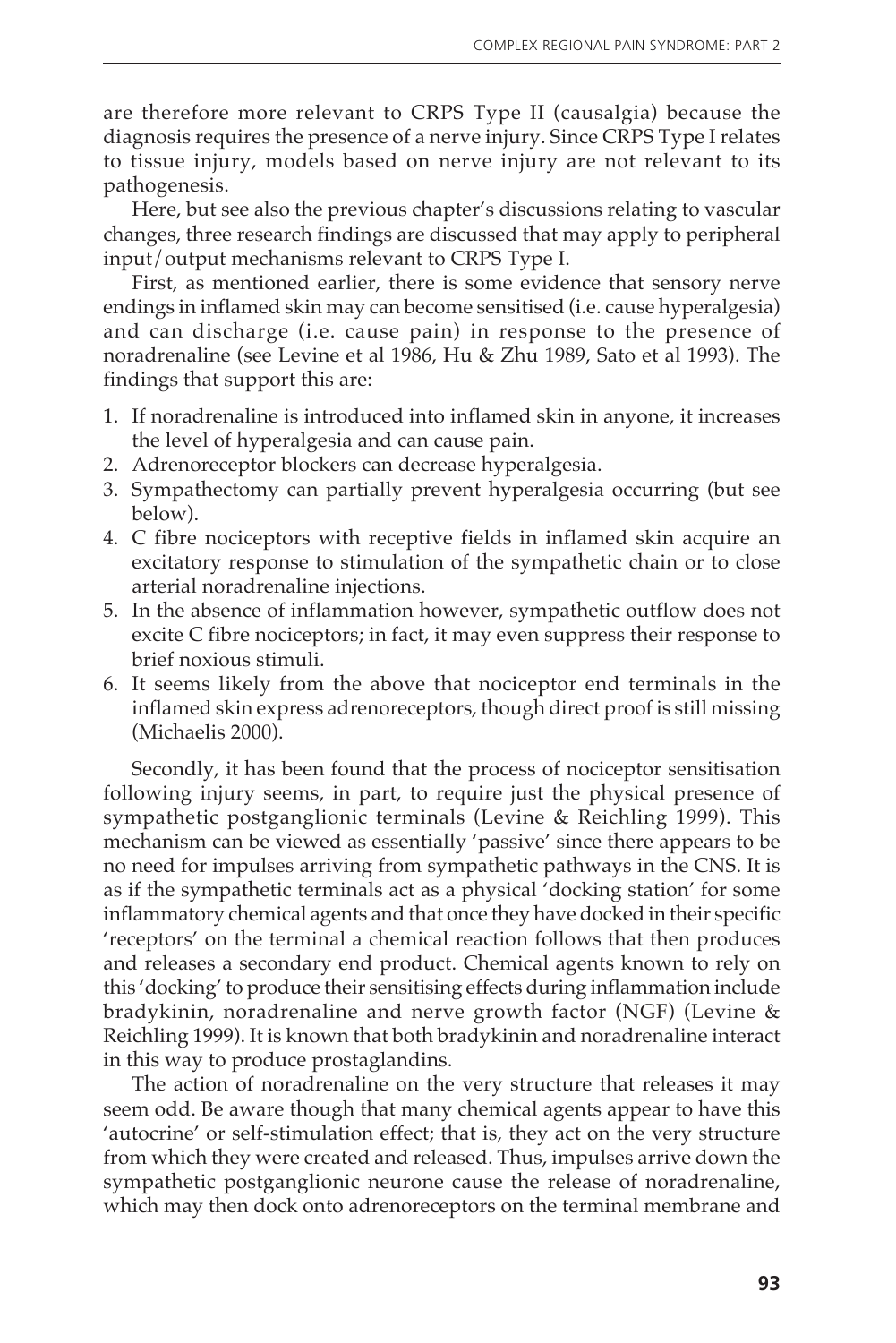cause a further chain of events leading to the release of another chemical agent, in this case prostaglandin  $I<sub>2</sub>!$ 

Thirdly, Gibbins (1992) has added to this discussion with the finding that about 20% of the sympathetic postganglionic fibres to peripheral blood vessels contain substance P which is discharged in response to tissue damage. It is widely accepted that peripherally released substance P is a potent proinflammatory mediator. Gibbins (1992) also demonstrated that substance P can cause a slow autocrine depolarisation of postganglionic sympathetic neurons with a possible subsequent release of the prostaglandin PGE2 (McMahon 1991). PGE2 is a well known pro-inflammatory compound.

The above findings support the notion that chemicals 'dumped' by the SNS into peripheral tissues may directly (noradrenaline to nociceptor coupling), or indirectly (stimulates inflammation formation) lead to an increased discharge of sensitised afferents and hence produce pain.

Other evidence to support this includes the finding that, during inflammation, plasma extravasation is reduced post sympathetomy (Janig 1992) and that there is a flow-independent increase in vascular permeability for macromolecules in RSD patients (van Oyen et al 1993)—a feature that indicates ongoing inflammation (see discussion in Chapter 2).

Although these arguments seem convincing, a few workers have demonstrated that the SNS may have an important role in actually inhibiting inflammation—a quite reasonable mechanism if one considers the importance of bringing healing to a halt in order to conserve energy during times of threat/stress. As an example here, Ochoa et al (1993) reported a *reduction* in the flare response following microstimulation of postganglionic efferents in an animal model.

There is modest evidence to suggest that the target tissues alter their responsiveness to sympathetic outflow following tissue damage. These changes may well be normal physiological responses to tissue injury and inflammation, and hence essential parts of the tissue repair processes. Bennett (1999) advises that pathology, i.e. CRPS Type I (SMP), be viewed as a result of normal physiological processes persisting abnormally after healing—hence persistent inflammation and persistent C fibre nociceptor noradrenaline sensitivity. Not only this, but to fit with the occasionally dramatic and massive early manifestation of CRPS Type I, it may also be sometimes worth thinking in terms of maladaptive or 'excessive' physiological responses from the very start.

The complex dynamics of the interaction between the sympathetic nervous system and inflammation and injury, the sensory system, the vascular system, the immune system and perhaps other systems involved in the control of local tissue responses is emerging, but still remains complex, contentious, occasionally contradictory and sometimes unclear.

#### **Sympathetic sprouting**

A recent area of interest for the understanding of mechanisms more relevant to CRPS Type II has been the demonstration of sprouting of sympathetic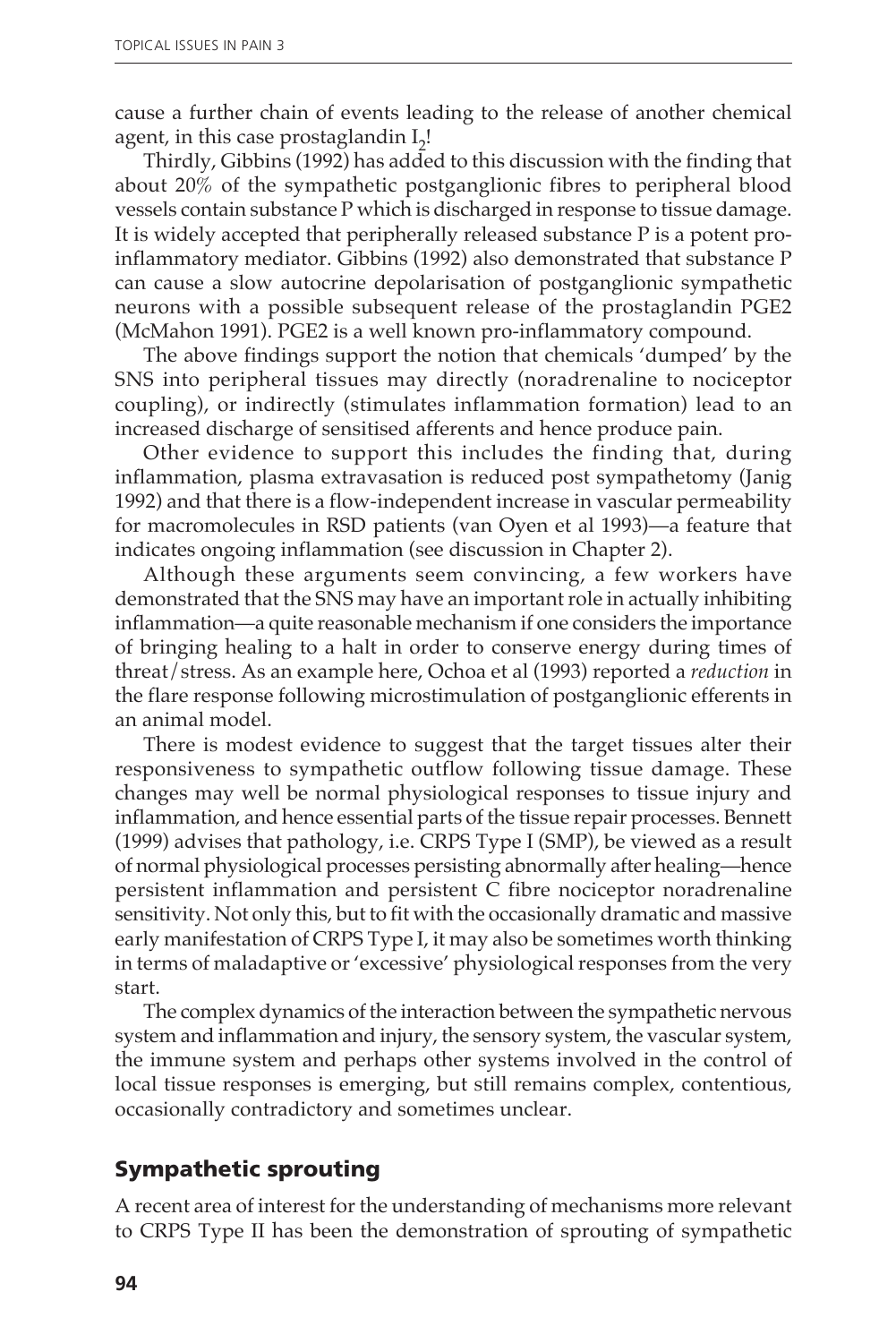efferents into the dorsal root ganglia following experimental neuronal injury in animal models (see Fig. 3.3a and b). These sympathetic 'sprouts' have been shown to form 'baskets' of nerve filaments that grow round and embrace dorsal root ganglion cell bodies (i.e. cell bodies of sensory cells) whose axons have been experimentally injured distally. The baskets are not present in normal 'non nerve injured' animals and appear to be triggered by the nerve injury. Several neurotrophins have been linked to this process including nerve growth factor (NGF), brain derived neurotrophic factor (BDNF) as well as a family of cytokines (GP–130, IL–6, and leukemia inhibitory factor (LIF), see Ramer et al 1999 for a detailed review.) What the research is starting to show is that this rather strange phenomenon may represent a physical and physicochemical site where the sympathetic nervous system can yet again 'couple' with the sensory system and hence cause symptoms via its activity. According to the review by Ramer et al (1999) the evidence supporting this is quite compelling even though there is still a long way to go. Janig (1999) however has suggested that to be functional these sprouts need to be capable of discharging at 10–15hz and his studies indicate that the sprouts are incapable of such discharge frequencies. Indeed, in an excellent recent review of the role of the sympathetic nervous system in neuropathic pain, Janig and Baron (2001) caution that there are only a very few studies which show that normal physiological activity of sympathetic nerves or normal physiological concentrations of noradrenaline, in animal models, can elicit impulses and hence pain in damaged primary afferent nerve fibres (see next chapter). It seems that most researchers pour on vast quantities of noradrenaline or hyperstimulate the SNS in order to test whether adrenosensitivity occurs! Having said that it has still been shown that normal nerves do not respond to the same large quantities/activities or concentrations.

Finally, from a clinical perspective this dorsal root ganglion 'coupling' site draws attention to a proximal pathophysiological location of a potential pain mechanism. It also further emphasises the difficulties of targeted mechanism based treatment.

#### **Immune based disease?**

There has been an increase in the amount of attention that the immune system has received in the pathogenesis of this condition (Thompson 2001, Calder et al 1998, van Oyen et al 1993, Weihe & Nohr 1992). Several cytokines are known to be involved in communication between the immune and nervous systems and include tumor necrosis factor alpha (TNFα), interleukin-6 (IL-6), and leukemia inhibitory factor (LIF). There is little doubt that nervous tissue is not only sensitive to these chemicals but also uses them to determine its responses to injury. They may even be significant factors in governing whether the response is adaptive or maladaptive.

The nervous system is thought to be able to recruit the immune system by influencing specific cell types. The main cell that has been studied here is the macrophage. Macrophages form an important interface between the inflammatory response to injury and the recruitment of the immune system.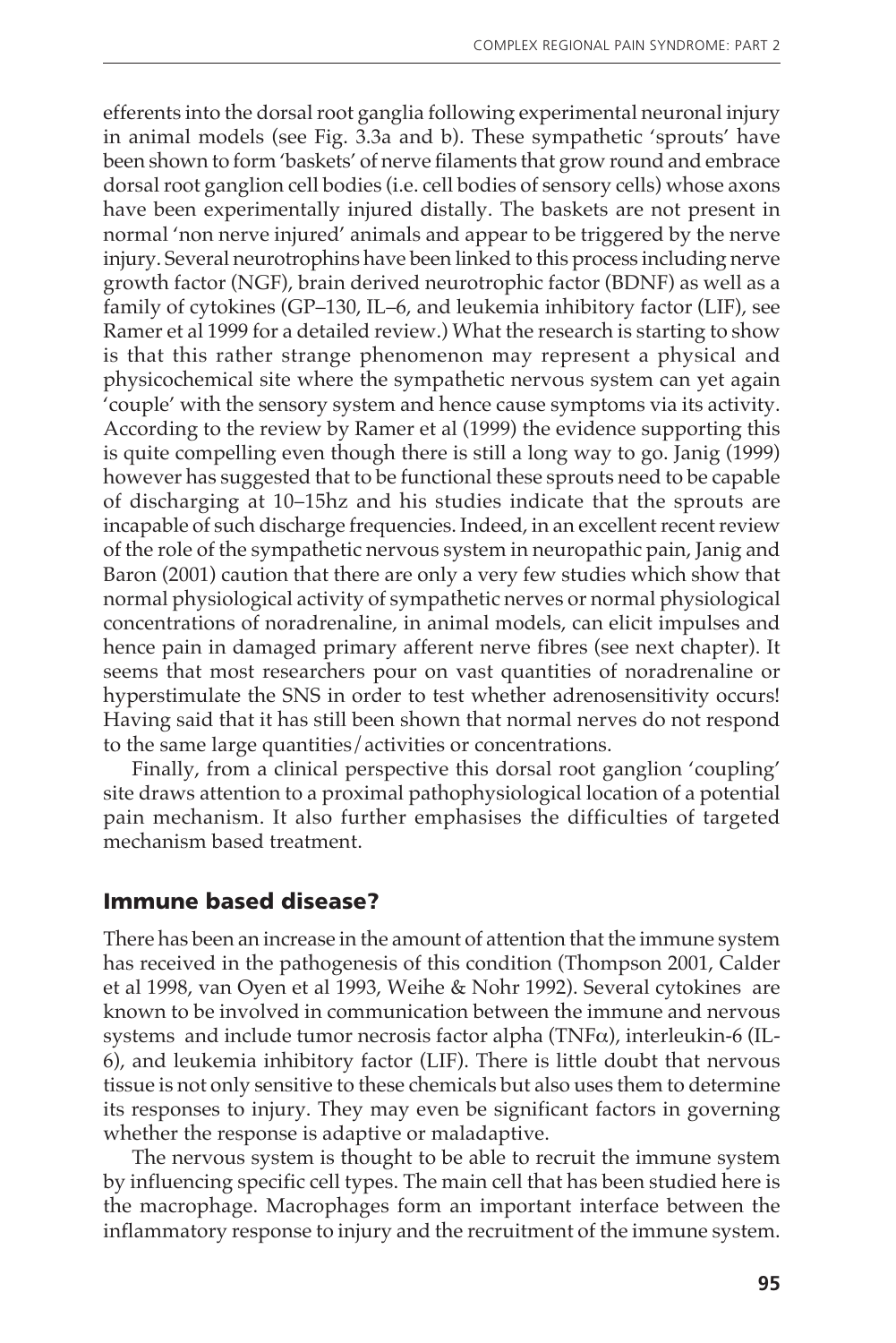#### **Intact Preparation**



**Fig. 3.3a** Relation between afferent neurones and their projections in the lumbar outflow. Here, there is no interaction between the sympathetic post ganglionic fibres and the afferent fibres (A and C fibres).

*Adapted from: Janig W, McLachlan EM 1994 The role of modifications in noradrenergic peripheral pathways after nerve lesions in the generation of pain. In: Fields HL, Libeskind JC (eds) Pharmacological Approaches to the Treatment of Chronic Pain: new concepts and critical issues. Progress in Pain Research and Management Vol. 1. IASP Press, Seattle*



#### After a peripheral nerve lesion

**Fig. 3.3b** After ligating and cutting the sciatic nerve postganglionic perivascular axons in the dorsal root ganglion area sprout to form basketlike structures around injured neurons cell bodies.

*Adapted from: Janig W, McLachlan EM 1994 The role of modifications in noradrenergic peripheral pathways after nerve lesions in the generation of pain. In: Fields HL, Libeskind JC (eds) Pharmacological Approaches to the Treatment of Chronic Pain: new concepts and critical issues. Progress in Pain Research and Management Vol. 1. IASP Press, Seattle*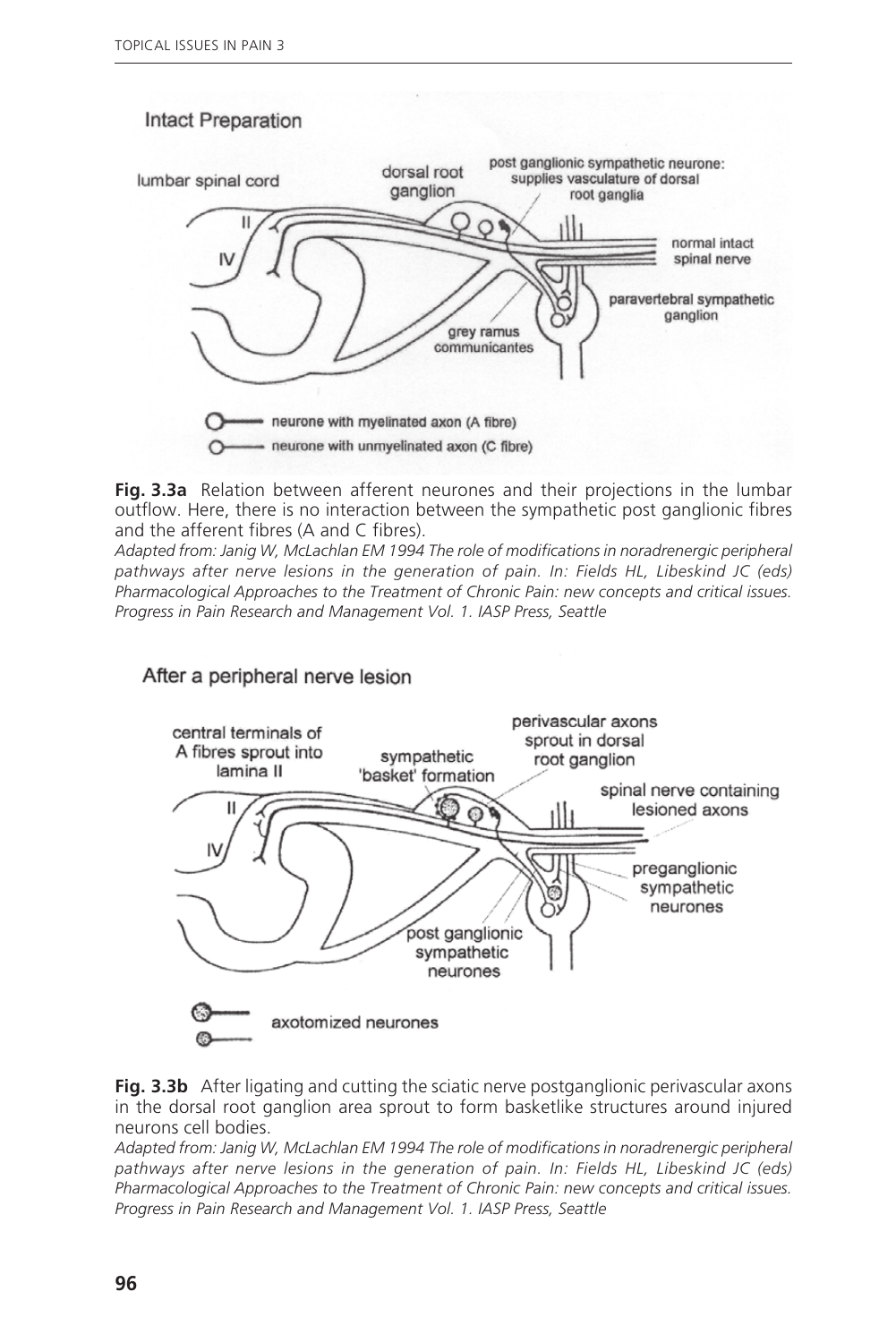For example, they are known to play an active role in the generation of pain following neuronal damage (Ramar et al 1999, Weihe & Nohr 1992) and they have been shown to have membrane receptors to several neurotransmitters (Weihe & Nohr 1992). This indicates that their activity may be modified in some part by the nervous system. These workers further postulate that other immune cells may have similar receptors.

Weihe and Nohr (1992) have suggested that there may be an interaction between individual neurons (both sensory and sympathetic) and macrophages, lymphocytes and mast cells that reside within the nerve i.e. intrafasicularly. This is an interesting observation as this type of interaction would be impossible to diagnose. These authors also comment that if such a process became established, it may 'spread' more proximally and could involve both the dorsal root ganglion and dorsal horn. They support this hypothesis with findings from biopsied sympathetic ganglia.

Calder et al (1998) have suggested that the sensory-immune interaction may occur in the target tissue. They took skin biopsies from symptomatic areas of patients diagnosed with CRPS Type I (RSD). They used a barrage of immunostaining tests in order to ascertain which cell types were present in the skin. An important point was that there was no macroscopic evidence of inflammation in the areas studied. However, they did find an abundance of Langerhan cells (cells known to be derived from mature macrophages) in their samples. Significantly, these cells are not present in normal skin or in that from patients with other types of neuropathic pain states (McAllistar et al 1996).

Langerhan cells are capable of producing several different types of cytokines including TNFα, IL-6 and also the neurotrophin nerve growth factor (NGF). All these compounds are capable of producing pain and changes within sensory neurons (Michaelis 2000).

Calder et al (1998) also suggest that these and related molecules may gain access to the central nervous system and cross the blood-brain barrier producing a more systemic effect and illness behaviours (see Watkins et al 1995 for an in-depth and fascinating account of these processes.)

Recent evidence supports the hypothesis that this condition is in part a neuro-immune disease and, quite likely, a psycho-neuro-immune one, too. This is a fascinating prospect that would go some way to explaining why a mulitifaceted approach to its' management appears to be successful. There is obviously much more work to be performed, but once again we are made aware of the need for paradigms that are inclusive of such concepts!

### **Conclusion**

This chapter and the last have reviewed some of the significant recent research findings into the mechanisms thought responsible for CRPS. This chapter has placed the overview of mechanisms within the context of the 'sampling– scrutinising–responding' circle proposed in the Mature Organism Model (Gifford 1998), and as a result has considered potential points of interest at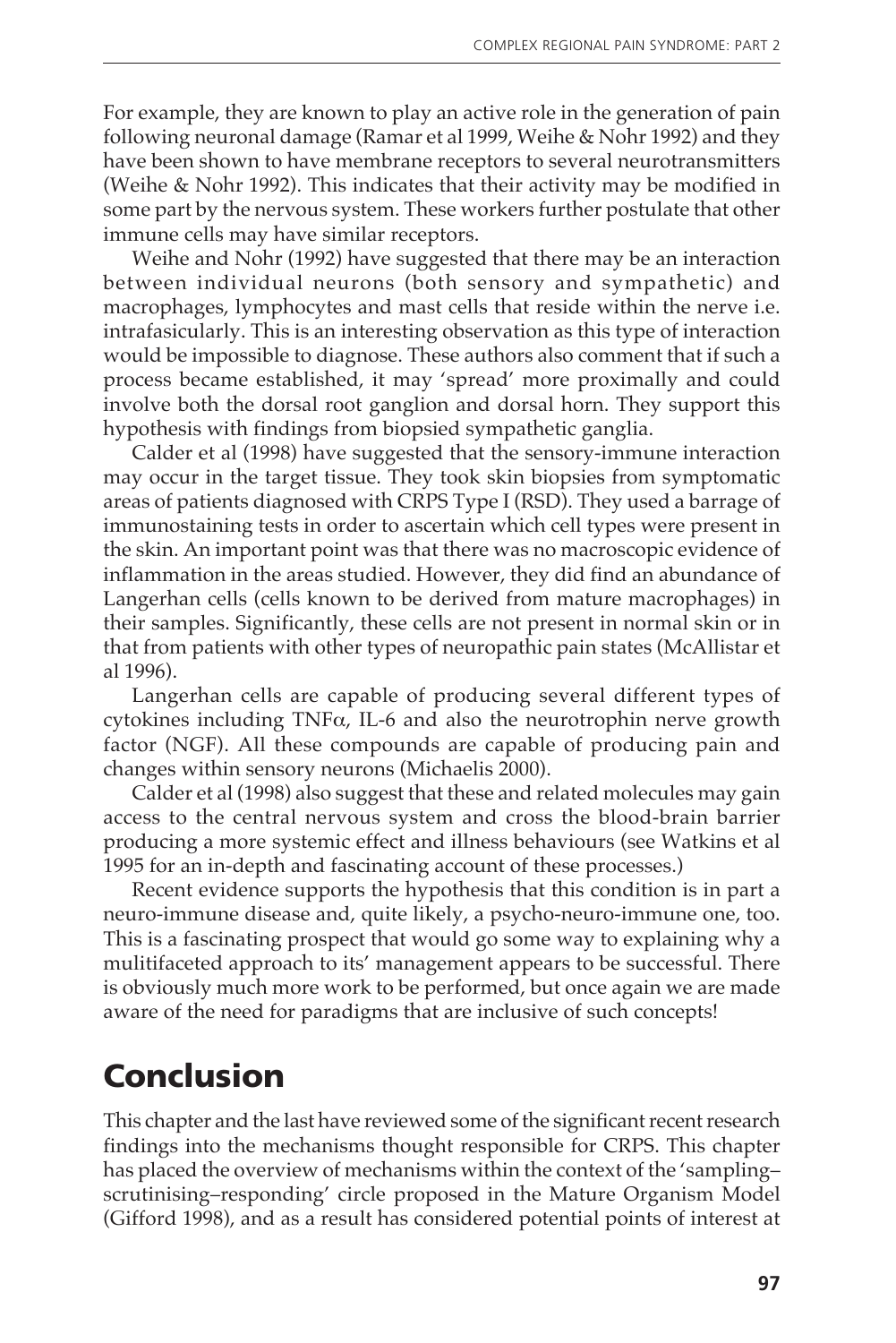the sensory nerve terminals, along the sensory nerve, within the central nervous system at all levels and finally focuses on the impact that some of the output systems may play.

- The idea that CRPS relates purely to sympathetic dysfunction or abnormality is challenged powerfully. Clinicians are urged to be cautious and to consider the problem as not having a specific pathological site to target.
- The notion that there is a useful medical cure for the problem has to be considered very carefully (see next two chapters). There are probably only a few real clinical experts in the world who have a good broad understanding of all the issues and are highly skilled at blocking procedures. As the reader will find out in the next chapter, many of the procedures that medicine has to offer are dramatic, invasive, not necessarily guaranteed, and based on unproven unidimensional models that usually target the SNS, which in all probability is quite normal. Referring patients on to inappropriate and possibly inexperienced specialists, and thus over-medicalising the disorder, needs to be considered very carefully with the present state of knowledge (see Chapter 4).
- The problem is more than just pain, swelling and stiffness; it invariably involves a very physically disabled and unhappy patient. Considering the multidimensional impact of the problem and all facets of it in relation to the patient's life should guide better management strategies.

#### **ENDNOTE**

<sup>1</sup> Second order cells in the dorsal horn have many names and may be a source of confusion. They are also known as: transmission, or 'T' cells; wide dynamic range cells (WDR); nociceptive specific cells (NS); or simply, dorsal horn cells. Their cell bodies lie in the dorsal horn and their axons may then communicate with other nerve cells at many levels. This may be locally, segmentally, intersegmentally, or beyond up to the brain where further synapsing, scrutinising and processing occurs.

#### **REFERENCES**

- Bennett GJ, Roberts WJ 1996 Animal models and their contribution to our understanding of complex regional pain syndrome I and II. In: Janig W, Stanton-Hicks M (eds) Reflex Sympathetic Dystrophy: A Reappraisal. IASP Press, Seattle
- Bennett GJ 1999 Scientific basis for the evaluation and treatment of RSD/CRPS syndromes: Laboratory studies in animals and man. In: Max M (ed) Pain 1999 an updated review. Refresher course syllabus. IASP Press, Seattle 331–337
- Blumberg H 1992 Clinical and pathophysiological aspects of reflex sympathetic dystrophy and sympathetic maintained pain pathway. In: Janig W, Schmidt R F (eds) Reflex Sympathetic Dystrophy. Pathophysiological Mechanisms and Clinical Implications. VCH, Weinheim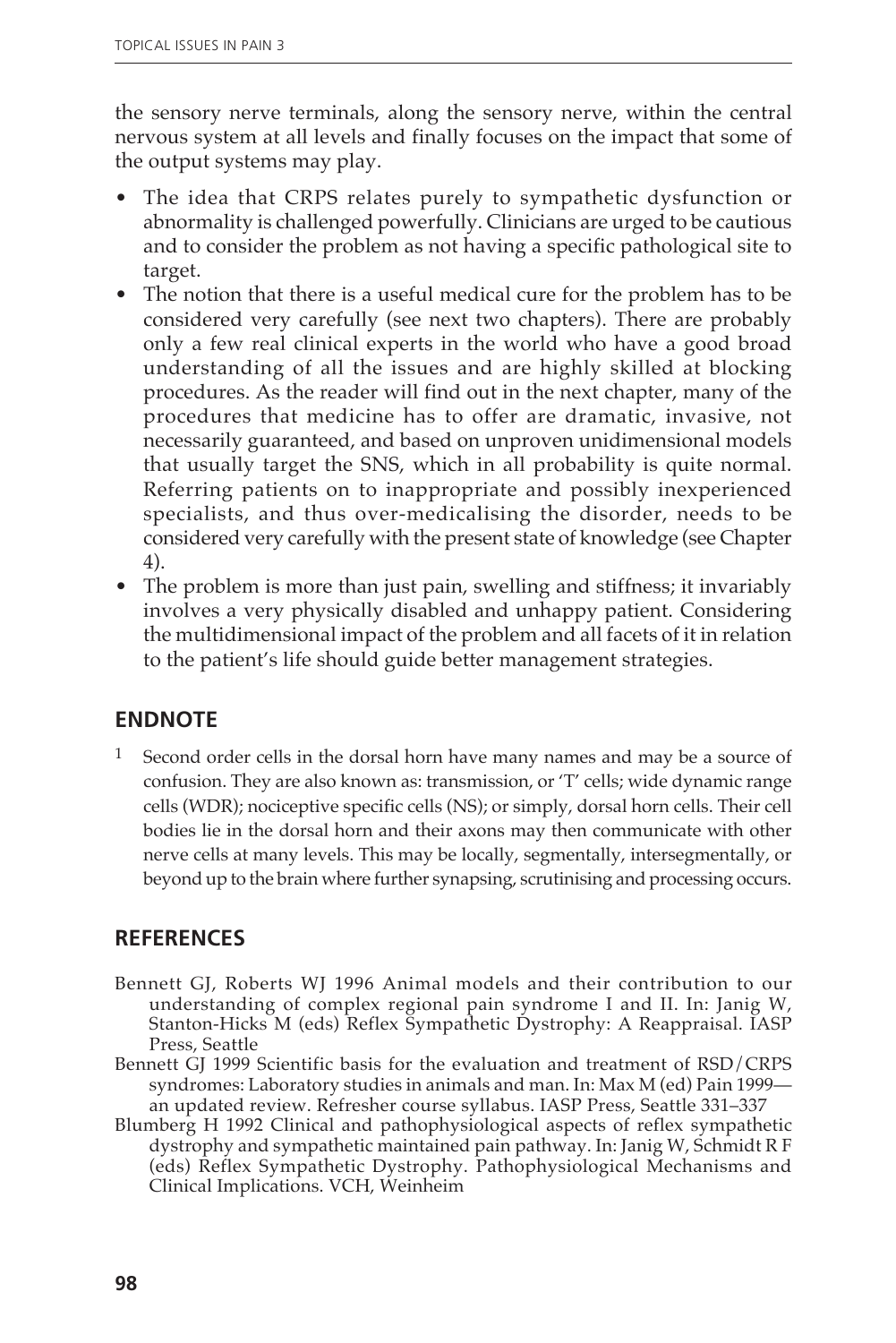- Calder JS, Holten I, McAllister RMR 1998 Evidence for immune system involvement in reflex sympathetic dystrophy. Journal of Hand Surgery 23B (2):147–150
- Campbell JN, Meyer RA, Raja SN 1992 Is nociceptor activation by alpha-1 adrenoreceptors the culprit in sympathetically maintained pain? American Pain Society Journal 1:3–11
- Coderre TJ, Basbaum AI, Levine JD 1989 Neural control of vascular permeability: interactions between primary afferents, mast cells, and sympathetic efferents. Journal of Neurophysiology 62: 48–58
- Coderre TJ, Katz J, Vaccarino AI, Melzack R 1993 Contribution of central neuroplasticity to pathological pain: review of clinical and experimental evidence. Pain 52: 259–282
- Devor M 1991 Neuropathic pain and injured nerve: peripheral mechanisms In: Wells JCD, Woolf CJ (eds) Pain Mechanisms and Management. British Medical Bulletins 47 (3):619–630
- Devor M 1994 The pathophysiology of damaged peripheral nerves. In: Wall PD, Melzack R (eds) Textbook of Pain 3rd edn. Churchill Livingstone, Edinburgh
- Devor M 1996 Pain mechanisms and pain syndromes. In: Campbell JN (ed) Pain 1996—an updated review. IASP Press, Seattle
- Devor M, Seltzer Z 1999 The pathophysiology of damaged peripheral nerves in relation to chronic pain. In: Wall PD, Melzack R (eds) Textbook of Pain 4th edn. Churchill Livingstone, Edinburgh
- Doubell TP, Mannion RJ, Woolf CJ 1999 The dorsal horn: state dependent sensory processing, plasticity and the generation of pain. In: Wall PD, Melzack R (eds) Textbook of Pain 4th edn. Churchill Livingstone, Edinburgh
- Doupe J, Cullen CH, Chance GQ 1944 Post traumatic pain and the causalgic syndrome. Journal of Neurology and Psychiatry 7:33–48
- Dotson R 1993 Causalgia—reflex sympathetic dystrophy–sympathetically maintained pain: myth and reality. Muscle and Nerve 16:1049–1055
- Drummond PD 1995 Noradrenaline increases hyperalgesia to heat in skin sensitized by capsaicin. Pain 60: 311–315
- Drummond PD, Finch PM, Gibbins I 1996 Innervation of hyperalgesic skin in patients with complex regional pain syndrome. The Clinical Journal of Pain 12 (3): 222–231
- Dubner R, Ruda M A 1992 Activity-dependent neuronal plasticity following tissue injury and inflammation. Trends in Neuroscience 15: 96–103
- Eliav E, Herzberg U, Ruda MA, Bennett GJ 1999 Neuropathic pain from an experimental neuritis of the rat sciatic nerve. Pain 83 (2): 169–182
- Fields, HL Basbaum, AI 1999 Central nervous system mechanisms of pain modulation. In: Wall PD, Melzack R (eds) Textbook of Pain 4th edn. Churchill Livingstone, Edinburgh 309–329
- Galer BS, Bruehl S, Harden RN 1998 IASP diagnostic criteria for complex regional pain. a preliminary empirical validation study. The Clinical Journal of Pain 14:48–54
- Gibbins I 1992 The final common sympathetic pathway. In: Janig W, Schmidt RF (eds) Reflex Sympathetic Dystrophy. Pathophysiological Mechanisms and Clinical Implications. VCH, Weinheim
- Gifford LS 1998 The mature organism model. In: Gifford LS (ed) Topical Issues in Pain. Whiplash—science and management. Fear-avoidance beliefs and behaviour. CNS Press, Falmouth 45–56
- Gifford LS 1998a Tissue and input related mechanisms. In: Gifford LS (ed) Topical Issues in Pain 1. Whiplash—science and management. Fear-avoidance beliefs and behaviour. CNS Press, Falmouth 57–65
- Gifford LS 1998b Central mechanisms. In: Gifford LS (ed) Topical Issues in Pain 1. Whiplash—science and management. Fear-avoidance beliefs and behaviour. CNS Press, Falmouth 67–80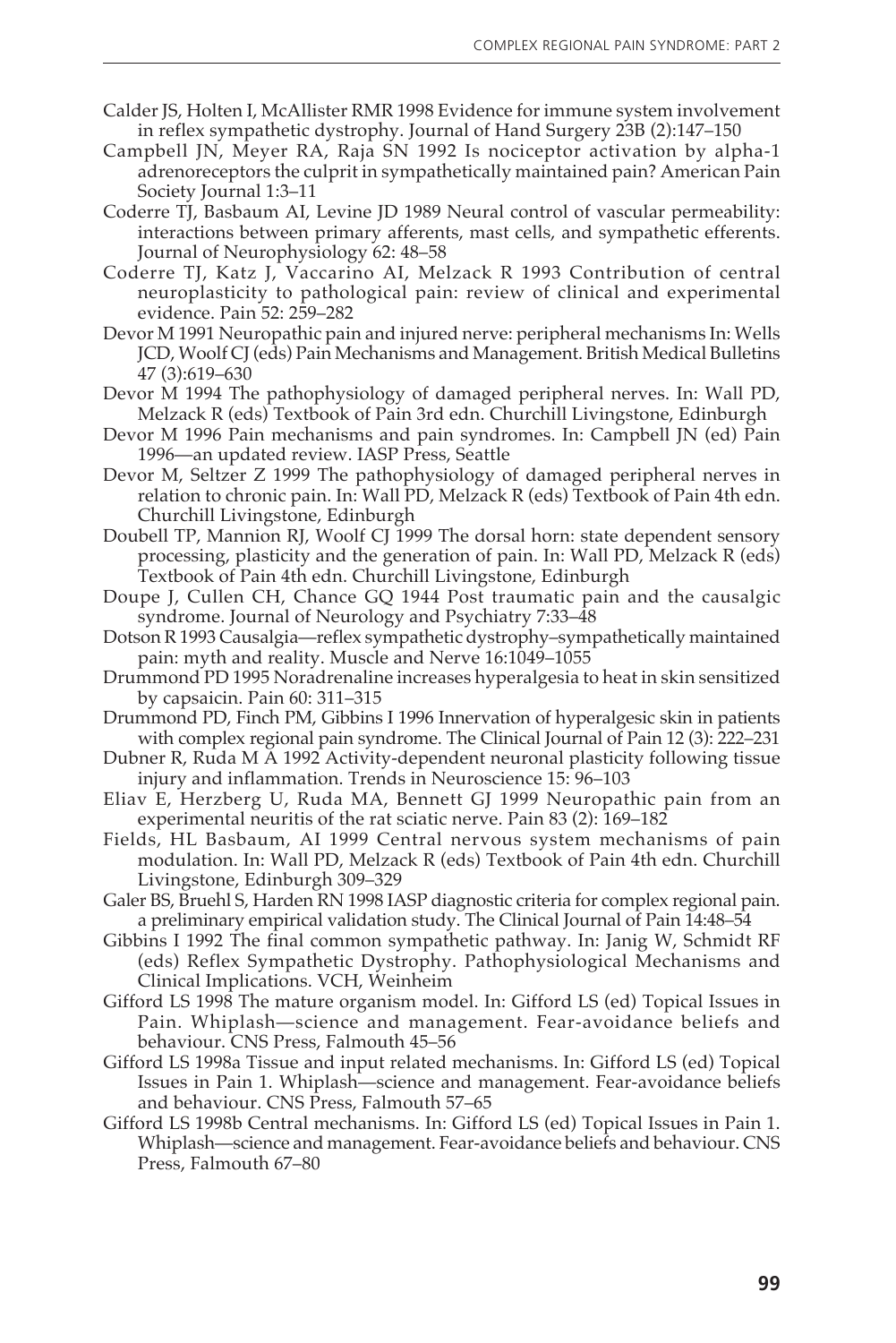- Gifford LS 1998c Output mechanisms. In: Gifford LS (ed) Topical Issues in Pain 1. Whiplash—science and management. Fear-avoidance beliefs and behaviour. CNS Press, Falmouth 81–91
- Granit R, Skoglund CR 1945 Facilitation, inhibition and depression at the 'artificial synapse' formed by the cut end of a mammalian nerve. Journal of Physiology (Lond) 103: 435–448
- Habler HJ, Janig W, Koltzenberg M 1987 Activation of unmyelinated afferents in chronically lesioned nerves by adrenaline and excitation of sympathetic efferents in cats. Neurocience Letters 82:35–40
- Harding V 1998 Application of the cognitive-behavioural approach. In: Pitt-Brooke J (ed) Rehabilitation of Movement. WB Saunders, London
- Hu S, Zhu J 1989 Sympathetic facilitation of sustained discharges of polymodal nociceptors. Pain 38: 85–90
- Janig W 1990 Activation of afferent fibres ending in old neuromas by sympathetic stimulation in the rat. Neuroscience Letters 111: 309–311
- Janig W 1992 Can reflex sympathetic dystrophy be reduced to an alphaadrenoreceptor disease? American Pain Society Journal 1 (1):16–22
- Janig W 1993 Pain and the autonomic nervous system: pathophysiological mechanisms. In: Bannister R, Mathias CJ (eds) Autonomic Failure 3rd edn. Oxford University Press, Oxford
- Janig W 1996 The puzzle of 'reflex sympathetic dystrophy': mechanisms, hypothesis, open questions. In: Janig W, Stanton-Hicks M (eds) Reflex Sympathetic Dystrophy: A Reappraisal. IASP Press, Seattle
- Janig W 1999 Personal communication. IASP conference Vienna
- Janig W, Baron R 2001 The role of the sympathetic nervous system in neuropathic pain: Clinical observations and animal models. In: Hansson PT, Fields HL, Hill RG, Marchettini P (eds) Neuropathic Pain: Pathophysiology and Treatment, Progress in Pain Research and Management, Vol 21. IASP Press, Seattle 125–149
- Koltzenburg M 1996 Afferent mechanisms mediating pain and hyperalgesias in neuralgia. In: Janig W, Stanton-Hicks M (eds) Reflex Sympathetic Dystrophy: A Reappraisal. IASP Press, Seattle
- Levine JD, Taiwo YO, Collins SD, Tam JK 1986 Noradrenaline hyperalgesia. Nature 323: 158–160
- Levine JD, Reichling DB 1999 Peripheral mechanisms of inflammatory pain. In: Wall PD, Melzack R (eds) Textbook of Pain 4th edn. Churchill Livingstone, Edinburgh 59–84
- Lisney SJW 1992 Pathophysiological properties of afferent fibres after nerve injury and their possible significance to reflex sympathetic dystrophy. In: Janig W, Schmidt RF (eds) Reflex Sympathetic Dystrophy. Pathophysiological Mechanisms and Clinical Implications. VCH, Weinheim
- Main CJ, Spanswick CC 2000 Pain Management. An interdisciplinary approach. Churchill Livingstone, Edinburgh
- Maves TJ, Pechman PS, Gebhart GF, Meller ST 1993 Possible chemical contributions from chromic gut sutures produces disorders of pain sensation like those seen in man. Pain 54: 57–69
- McAllistar RMR, Terenghi G, Calder JS 1996 Reinnervation of the skin following peripheral nerve division in man: a quantitative study. European Journal of Neurology 3 (Suppl 5): 212
- McMahon S B 1991 Mechanisms of sympathetic pain. In: Wells JCD, Woolf CJ (eds) Pain Mechanisms and Management. British Medical Bulletins 47 (3):619–630
- McMahon SB 1992 Dorsal horn plasticity and reflex sympathetic dystrophy. In: Janig W, Schmidt RF (eds) Reflex Sympathetic Dystrophy. Pathophysiological Mechanisms and Clinical Implications. VCH, Weinheim
- McMahon SB, Koltzenburg M 1990 Novel Classes of Nociceptors: Beyond Sherrington. Trends in Neuroscience 13:199–201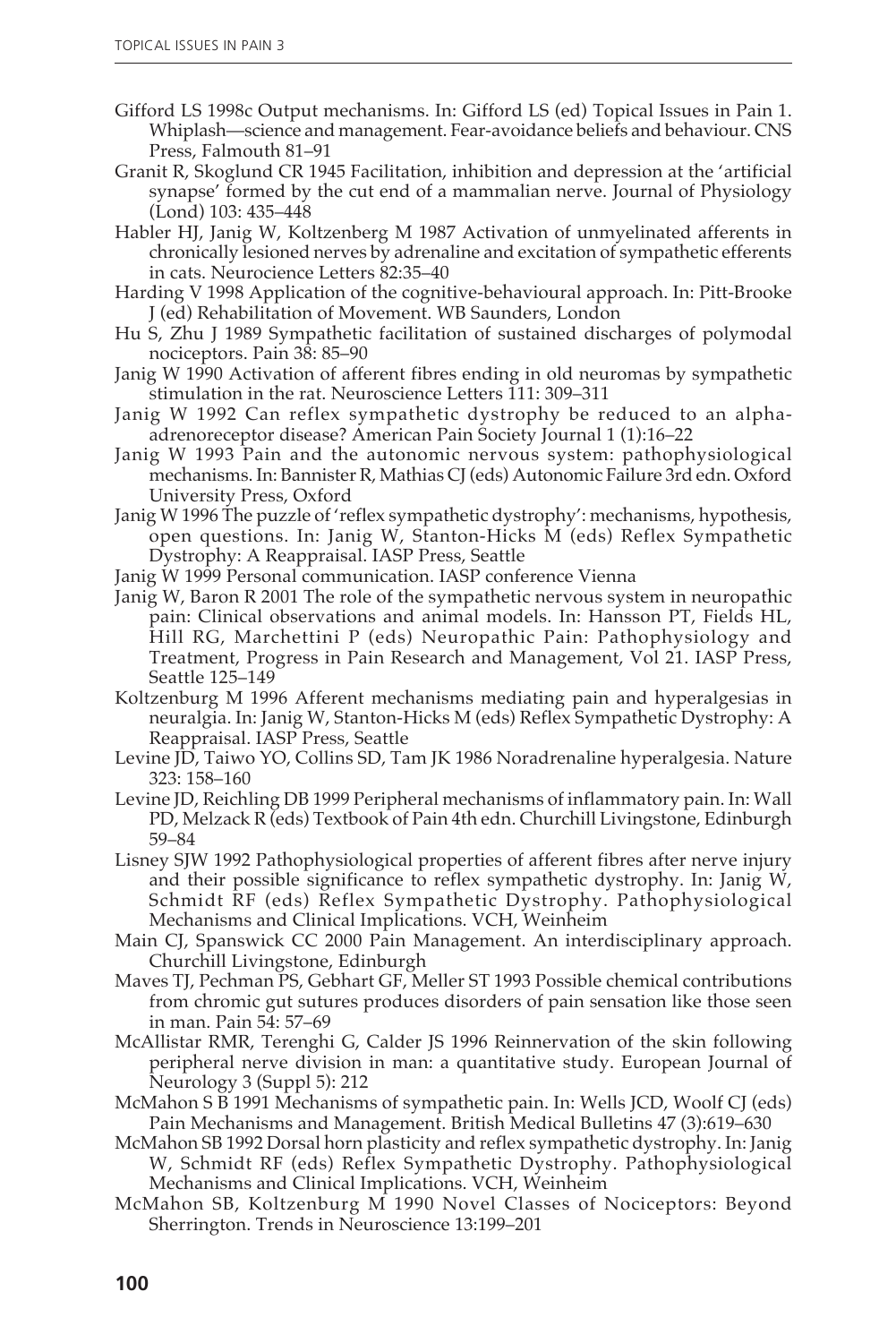- McMahon SB, Koltzenburg M 1990a The changing role of primary afferent neurons in pain. Pain 43: 269–272
- McMahon SB, Lewin GR, Wall PD 1993 central hyperexcitability triggered by noxious inputs. Current Opinion in Neurobiology 3:602–610
- Michaelis M 2000 Coupling of sympathetic and somatosensory neurons following nerve injury: mechanisms and potential significance for the generation of pain. In: Devor M, Rowbotham MC, Wiesenfeld-Hallin (eds) Proceedings of the 9th Congress on Pain Research and Management. IASP Press, Seattle
- Ochoa JL, Yarnitsky D, Marchettini P, Dotson R, Cline M 1993 Interactions between sympathetic vasoconstrictor outflow and c nociceptor induced antidromic vasoconstriction. Pain 54:191–196
- Petrovic P, Ingvar M 2002 Imaging cognitive modulation of pain processing. Pain 95: 1–5
- Ramar M, Thompson SWN, McMahon SB 1999 Causes and consequences of sympathetic basket formation in dorsal root ganglia. Pain (Suppl. 6) S111–S120
- Roberts WJ 1986 A hypothesis on the physiological basis for causalgia and related pains. Pain 24:297-311
- Rose S 1992 The Making of Memory: From molecules to mind. Bantam Press, London
- Sato J, Suzuki S, Iseki T, Kumazawa T 1993 Adrenergic excitation of cutaneous nociceptors in chronically inflamed rats. Neuroscience Letters 164: 225–228
- Schwartzman RJ, McLelland TL 1987 Reflex sympathetic dystrophy. Archives of Neurology 44:555–561
- Stanton-Hicks M, Janig W, Hassenbusch S, Haddox J D, Boas R, Wilson P 1995 Reflex sympathetic dystrophy: changing concepts and taxonomy. Pain 63:127–133
- Thimineur M, Saberski L 1996 Complex regional pain syndrome Type I (RSD) or peripheral mononeuropathy? A discussion of three cases. Clinical Journal of Pain 12:145–150
- Thimineur M, Sood P, Kravitz E, Gudin J, Kitaj M 1998 Central nervous system abnormalities in complex regional pain syndrome (CRPS): clinical and quantitative evidence of medullary dysfunction. Clinical Journal of Pain 14: 256–267
- Thompson SWN 2001 Is the sympathetic nervous system a pain? Neuroscience News 4 (3):35–41
- Van Houdenhove B, Vasquez G, Onghena P, Stans L, Vandeput C, Vermaut G, Vervaeke G, Igodt P, Vertommen H 1992 Etiopathogenesis of reflex sympathetic dystrophy: a review and biopsychosocial hypothesis. Clinical Journal of Pain 8(4):300–306
- Van Oyen WJG, Arntz IE, Claessens AMJ, van der Meer JWM, Corstens FHM, Goris RJA 1993 Reflex sympathetic dystrophy of the hand: an excessive inflammatory response? Pain 55: 151–157
- Wall PD 1995 Noreadrenaline-evoked pain in neuralgia. Pain 63:1–2
- Wall PD, Gutnik M 1974 Ongoing activity in peripheral nerves: the physiology and pharmacology of impulses originating from a neuroma. Experimental Neurology 43:580–593
- Wall PD, Gutnik M 1974a Properties of afferent nerve impulse from a neuroma. Nature 248: 740–743
- Wasner G, Heckman K, Maier C, Baron R 1999 Vascular abnormalities in acute reflex sympathetic dystrophy (CRPS 1). Archives of Neurology 56:613–620
- Watkins LR, Maier SF, Goehler HE 1995 Immune activation and the role of proinflammatory cytokines in inflammation, illness responses and pathological pain conditions. Pain 63: 289–302
- Weihe E, Nohr D 1992 A neuroimmune sensory-sympathetic link in the pathophysiology and chronic pain cycle of " reflex sympathetic dystrophy" (RSD). In: Janig W, Schmidt RF (eds) Reflex Sympathetic Dystrophy. Pathophysiological Mechanisms and Clinical Implications. VCH, Weinheim.
- Wittink H, Hoskins-Michel T 1997 Chronic Pain Management for Physical Therapists. Butterworth Heinemann, Boston